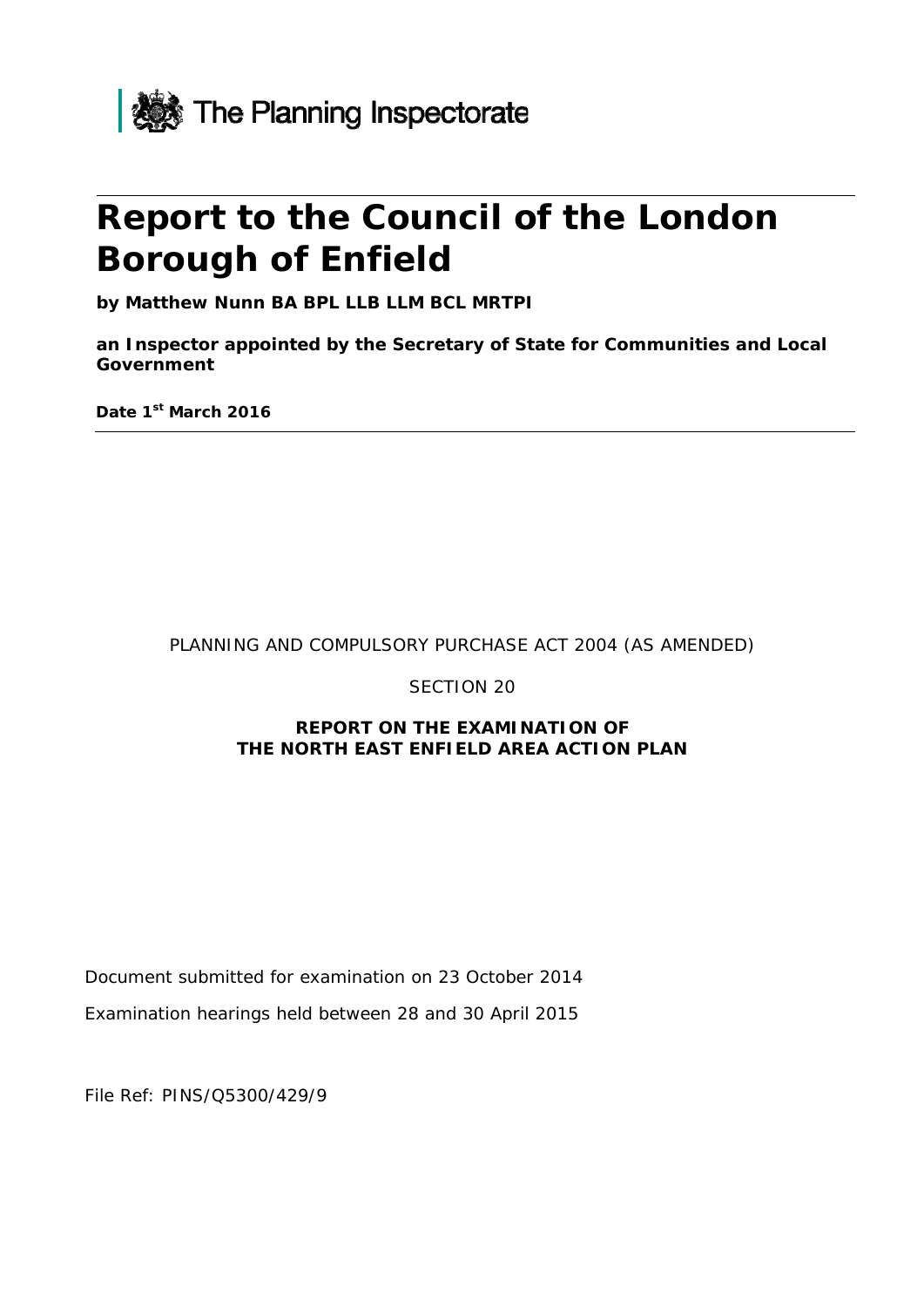# **Abbreviations Used in this Report**

| Appropriate Assessment                     |
|--------------------------------------------|
| Area Action Plan                           |
| Core Strategy                              |
| Local Development Scheme                   |
| Locally Significant Industrial Site        |
| Main Modification                          |
| North East Enfield Area Action Plan        |
| Northern Gateway Access Package            |
| Northern Gateway Access Road               |
| <b>Sustainability Appraisal</b>            |
| Special Area of Conservation               |
| Statement of Community Involvement         |
| <b>Strategic Housing Market Assessment</b> |
| <b>Strategic Industrial Location</b>       |
| Site of Special Scientific Interest        |
|                                            |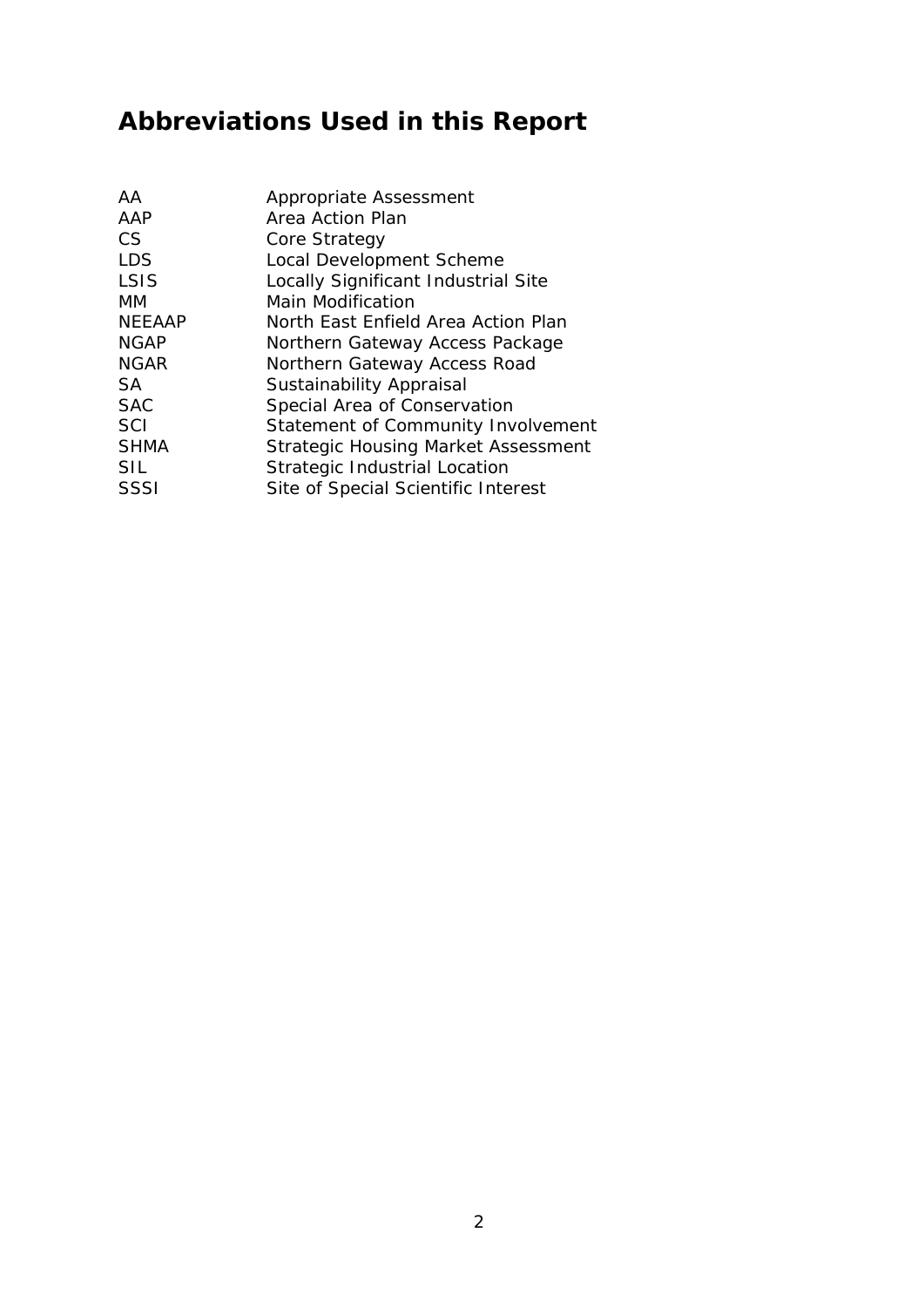### **Non-Technical Summary**

This report concludes that the North East Enfield Area Action Plan provides an appropriate basis for the planning of this part of the Borough providing a number of modifications are made to the Plan. The Council has specifically requested me to recommend any modifications necessary to enable the Plan to be adopted.

All of the main modifications were proposed by the Council and I have recommended their inclusion after considering the representations from other parties on them.

The Main Modifications can be summarised as follows:

- Greater emphasis to be given to the historic environment and heritage assets, including conservation areas and listed buildings, so as to comply with national policy;
- Reformulation of the Council's approach in respect of the Northern Gateway Access Package to reflect a 'sequential approach' to transport options, in order to reflect national policy, including the removal of specific references to the Northern Gateway Access Road;
- Additional references to the 'Crossrail 2' project, given its potential to balance the transport system towards more sustainable modes, increase travel choice, and support regeneration;
- Changes to ensure a more proactive approach is taken towards ameliorating any adverse effects resulting from the West Anglia Enhancement Project;
- Changes to take account of viability and operational requirements within employment and industrial areas;
- Emphasising the importance of the Lee Valley Regional Park to the Plan area;
- Highlighting areas liable to flooding, including requiring any future proposals to address flood risk.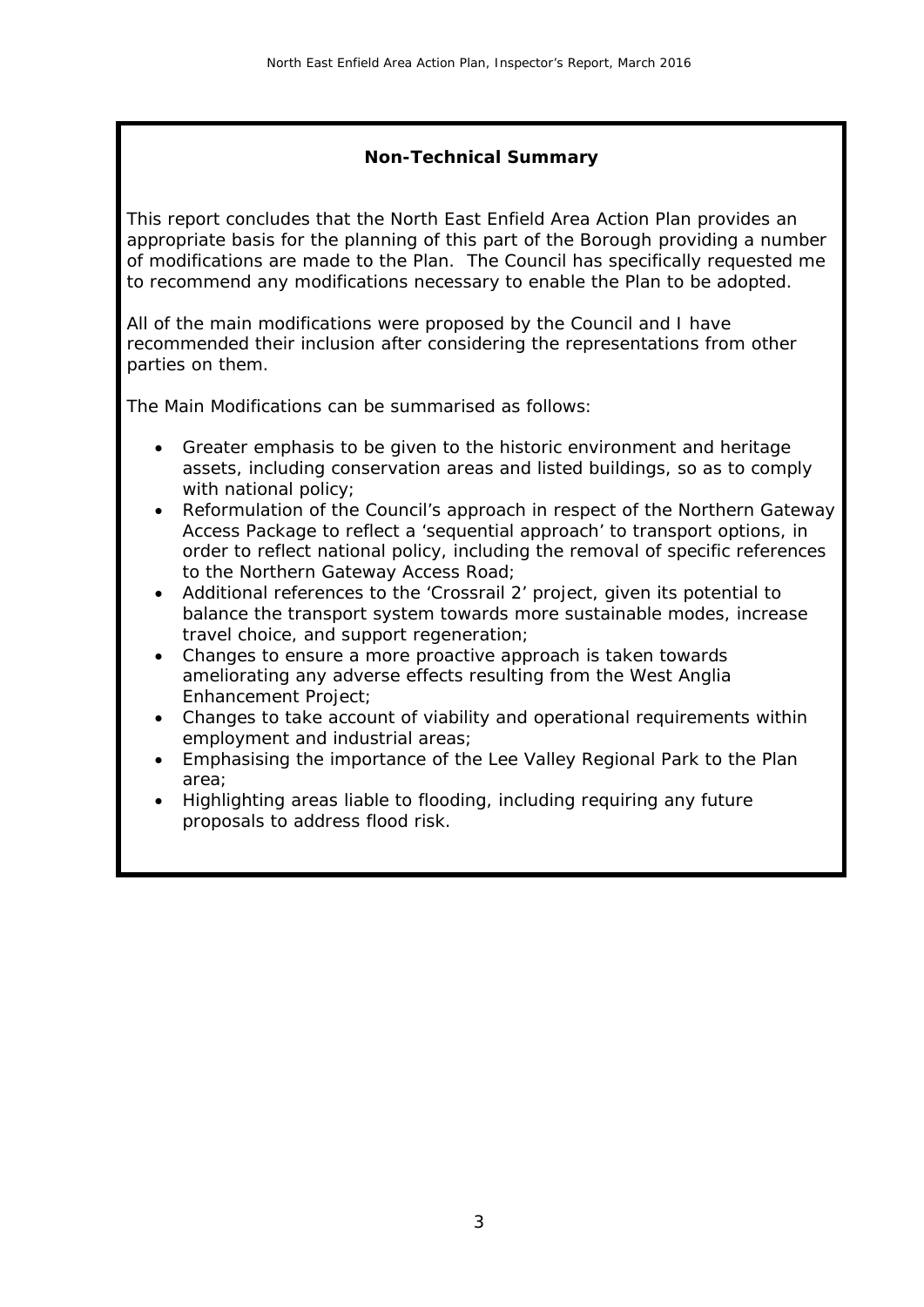# **Introduction**

- 1. This report contains my assessment of the North East Enfield Area Action Plan (NEEAAP) in terms of Section 20(5) of the Planning & Compulsory Purchase Act 2004 (as amended). It considers first whether the Plan's preparation has complied with the duty to co-operate, in recognition that there is no scope to remedy any failure in that regard. It then considers whether the Plan is sound and whether it is compliant with the legal requirements. The National Planning Policy Framework ('The Framework') at paragraph 182 makes clear that to be sound, a Local Plan should be positively prepared; justified; effective and consistent with national policy.
- 2. The starting point for the examination is the assumption that the local authority has submitted what it considers to be a sound Plan. The basis for my examination is the Proposed Submission NEEAAP (April 2014) [NEEAAP-01]. Following the hearings, a schedule of 'Proposed Main Modifications' [ED 033] was subject to public consultation for six weeks. This included changes proposed by the Council in the Addendum of Focused Changes – Submission Stage (October 2014) [NEEAAP-08], as well as the additional Addendum of Further Focused Changes (April 2015) [ED 023] produced shortly before the hearings. I have taken into account the Schedule of Representations and the Council's responses [ED 034] in reaching my conclusions.
- 3. The Main Modifications that are necessary for soundness all relate to matters that were discussed at the examination hearings. My report only deals with the Main Modifications that are needed to make the Plan sound and legally compliant. They are identified in bold in the report as follows: '**MM**'. Because of the structure of the Plan, references to certain MMs may appear more than once in this report. In accordance with section 20(7C) of the 2004 Act, the Council requested by letter [ED-033] that I should make any modifications needed to rectify matters that make the Plan unsound and thus incapable of being adopted. These Main Modifications are set out in the attached Appendix to this report.

## **Assessment of Duty to Co-operate**

4. Section 20(5)(c) of the 2004 Act requires that I consider whether the Council complied with any duty imposed on it by section 33A of the 2004 Act in relation to the Plan's preparation. The Council prepared a statement on the Duty to Co-operate [NEEAAP-06] detailing how it had engaged with other bodies including neighbouring local authorities in the preparation of the Plan. In the light of concerns raised by certain participants, including amongst others, Epping Forest District Council and Waltham Abbey Town Council, I sought further information on this duty by letter [ED 001]. The Council's response [ED 002] provided further detailed clarification and explanation. By the end of the examination hearings, and as a result of various modifications suggested by the Council, the compliance with the Duty to Co-operate was no longer a controversial matter. Overall, on the basis of the information received, I am satisfied that the Council has engaged constructively, actively and on an ongoing basis with the relevant bodies to prepare the Plan. I therefore conclude that the Duty to Co-operate has been met.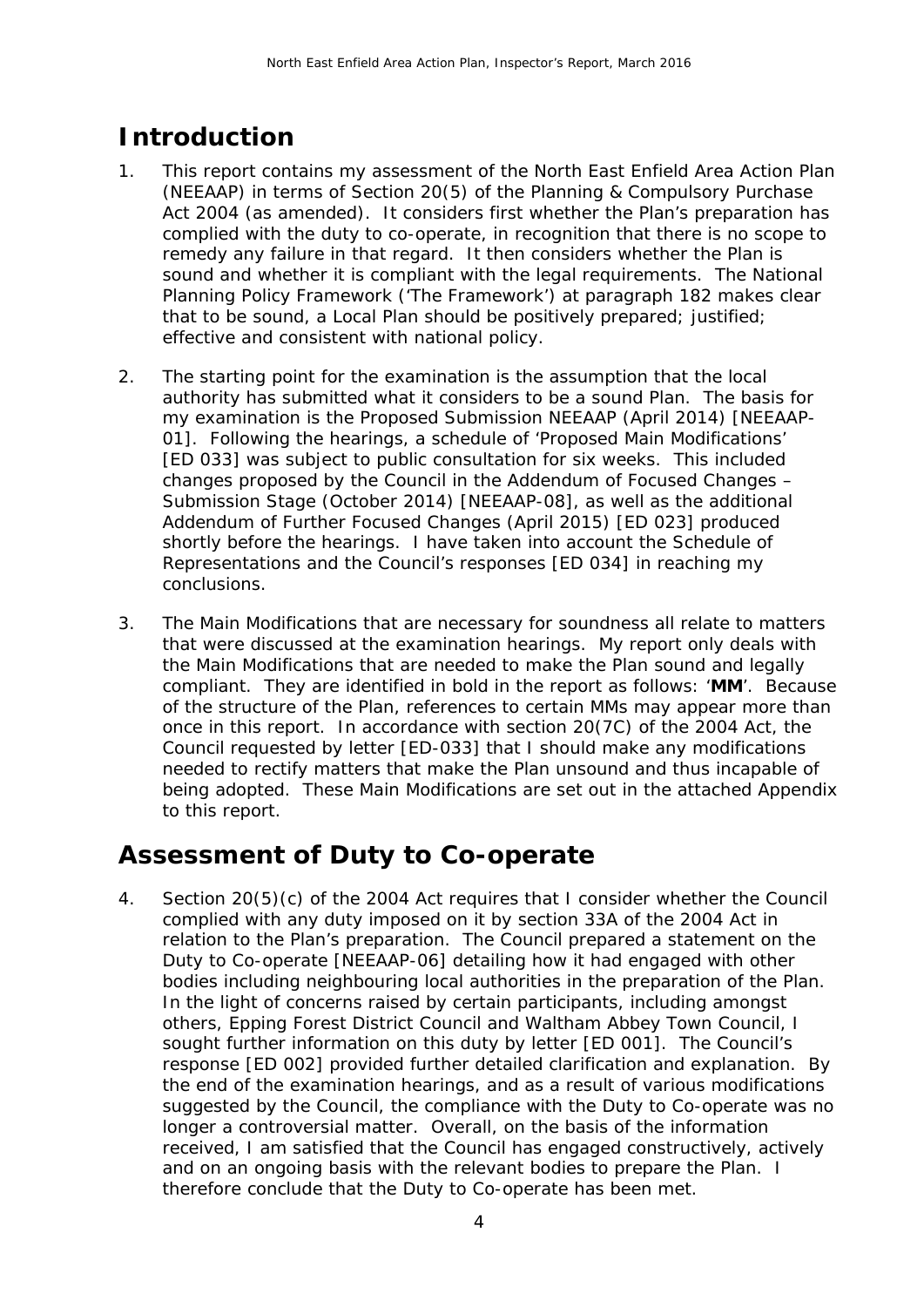# **Assessment of Soundness**

### **Preamble**

- 5. The NEEAAP sets out an overall vision for the future of the north east Enfield area. The Plan covers an extensive and varied tract of the Borough, stretching from Ponders End in the south to the M25 in the north, and includes important industrial land, various local centres, residential areas, conservation areas and open spaces including part of the Lee Valley Regional Park.
- 6. The NEEAPP is intended to be read alongside The Enfield Plan: Core Strategy 2010-2025, adopted in November 2010 ('The Core Strategy') [EBD-02]. This provides the broad strategy for the scale and distribution of development and supporting infrastructure. It contains Core Policies for guiding patterns of development and provides the strategic direction for North East Enfield as a strategic growth area, and Ponders End as a regeneration priority area. Of particular relevance to the NEEAAP are Core Policy 40, dealing with North East Enfield, and Core Policy 41 dealing with Ponders End, along with other Core Strategy Policies. The Plan should also be read in conjunction with the Development Management Document, adopted in November 2014, which provides detailed policies for dealing with planning applications.

### **Main Issues**

7. Taking account of all the representations, written evidence and the discussions that took place at the examination hearings, I have identified nine main issues upon which the soundness of the Plan depends.

### **Issue 1 – Vision and Objectives**

*Whether the Vision and NEEAAP Objectives are justified, effective and in accordance with national policy* 

- 8. The overall vision is to make North East Enfield a place where people aspire to live, work, visit and invest. Five broad objectives are identified, with detailed aims within each. The objectives comprise: (1) long term coordinated planning for growth; (2) sustainable neighbourhoods; (3) employment growth and the local economy; (4) maximising value of natural assets; and (5) infrastructure investment.
- 9. There are certain tensions between Objective 4: 'maximising value of natural assets' and Objective 5: 'infrastructure investment'; in particular, between ensuring the local area's biodiversity is protected, as against the Plan's support for exploring the possibility of direct access to the M25 motorway via a new link road. To address this and to ensure coherence, the approach in respect of the Northern Gateway Access Package, and specifically the Access Road should be changed. Specific references to the latter should be deleted as proposed by the Council. As a result, changes are required to the wording in Chapter 2 (**MM3** & **MM4**), as well as to Chapter 3 (**MM5**, **MM6**, and **MM7**). I deal with the issue of the Northern Gateway Access Package fully below under Issue 2 –'Movement'.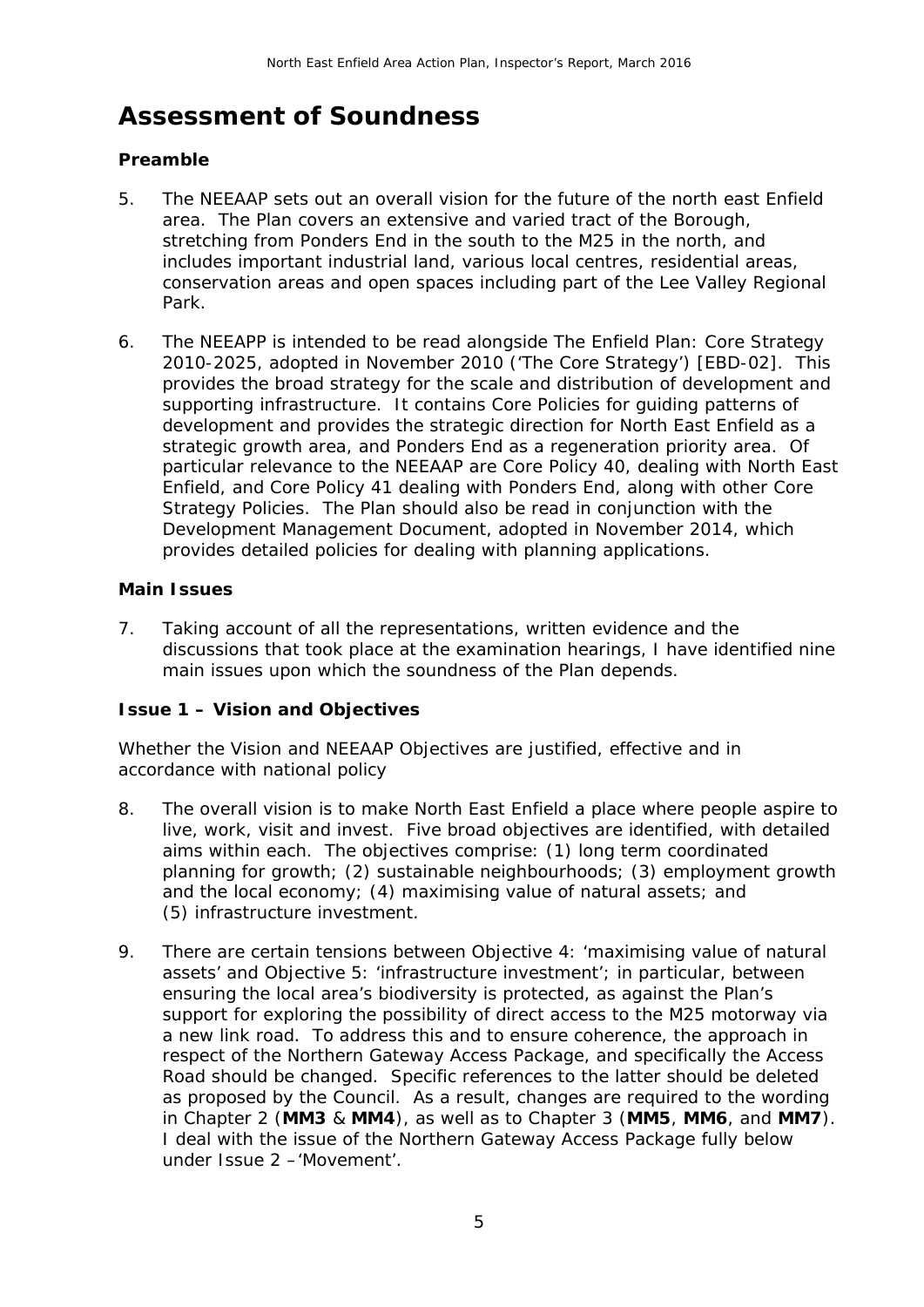- 10. The Plan, in Chapter 2, also fails to give sufficient positive emphasis to the historic environment and heritage assets such as conservation areas and listed buildings, and is not consistent with national policy in this respect. The proposed new wording in **MM1** would rectify this, and the changes proposed by **MM2** would provide the necessary context on tall buildings and key views.
- 11. In combination, these modifications would ensure Chapter 2 and Chapter 3, including the Vision and Objectives are justified, effective and in accordance with national policy. The changes are necessary for the soundness of the plan.

#### **Issue 2 – Movement**

*Whether the fourteen Policies (4.1 to 4.14) relating to movement are justified, effective and in accordance with national policy* 

*Northern Gateway Access Package (Policy 4.3)* 

- 12. The Northern Gateway Access Package includes a series of different measures aimed at improving transport and accessibility, as well as encouraging a shift towards more sustainable means of travel. One aspect which materially affects the soundness of the plan, and raised considerable concern from participants involved the possible provision of a link road between A1055 and A121 in order to connect to Junction 26 of the M25 Motorway. This link is known as the Northern Gateway Access Road. The Council originally justified its approach saying that the link road was simply one of many potential options that could form part of the overall Northern Gateway Access Package.
- 13. However, I consider there was insufficient explanation or justification of the proposal in the Plan. It was unclear how the concerns identified by a previous Inspector at a Public Inquiry in 2001 (APP/V4630/V/01/1075981) had been overcome. In that earlier case, the Secretary of State accepted the Inspector's recommendation, and refused permission for a link road in July 2002. Nor was it clear how the inclusion of the link road would necessarily achieve a shift from less sustainable means of transport or promote low carbon living. This is contrary to both the Plan's own objectives, as well as those of the Framework.
- 14. I also share participants' concerns that the possible impacts of the link road on the Green Belt, Rammey Marsh and Epping Forest Special Area of Conservation (SAC) and Site of Special Scientific Interest (SSSI) had not been comprehensively assessed. Also problematic is that the specific reference to the link road could be interpreted as giving more attention or emphasis to one potential component of the overall Northern Gateway Access Package than was the intention, at the expense of other important aspects.
- 15. Following consultation and engagement with various stakeholders, and shortly before the examination hearings, the Council proposed that all specific references to the Northern Gateway Access Road be deleted from the NEEAP, and that instead, reference be made to a 'sequential approach' to the selection of transport options, starting with measures to encourage a shift towards non-car modes, then local traffic measures, and finally upgrading the highway network. This approach would ensure that the Council would only consider additional highway infrastructure if other more sustainable options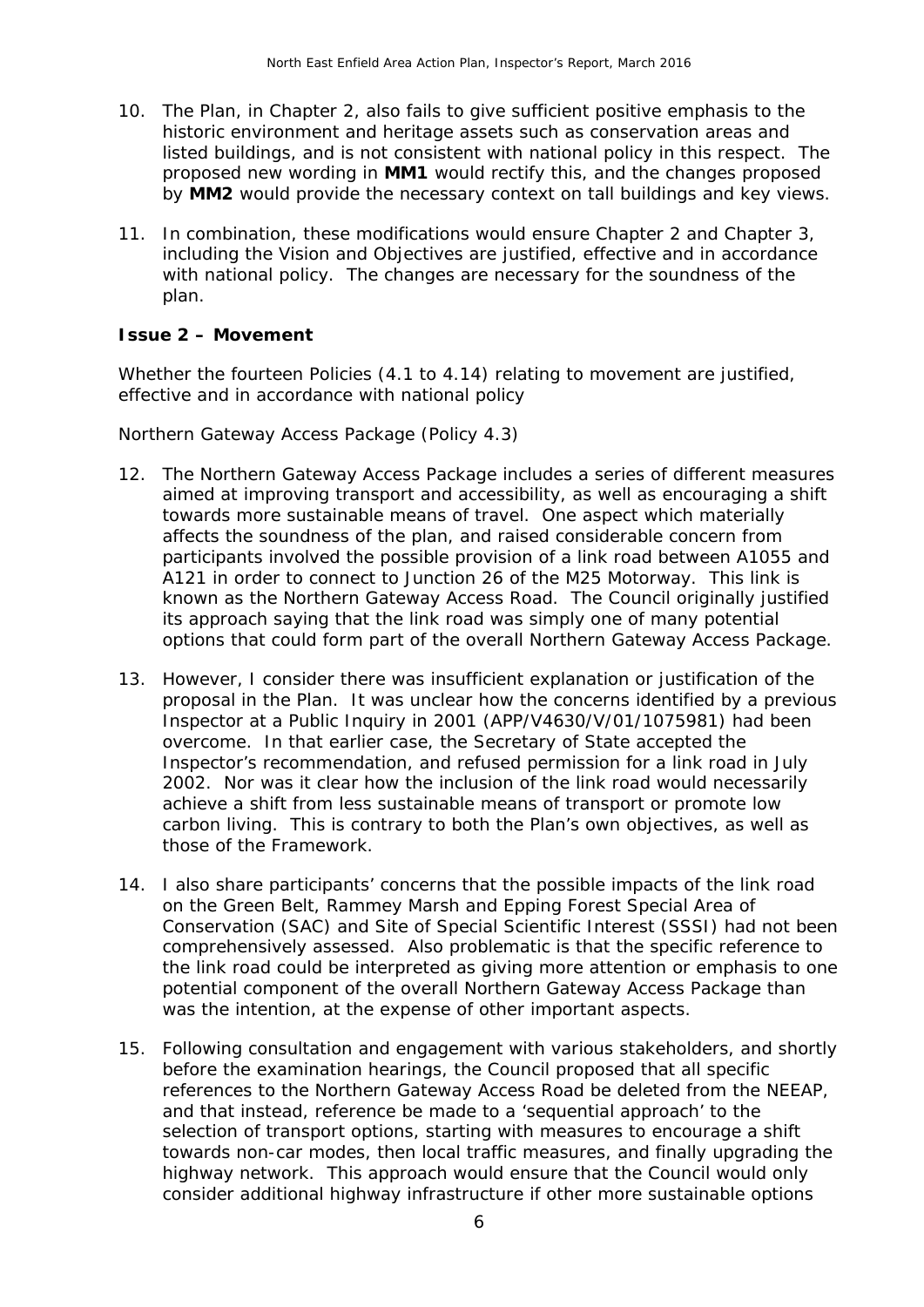were exhausted. This would be consistent with advice within Part 4 of the Framework. The modifications outlined in **MM3**, **MM4**, **MM5**, **MM6**, **MM7**, **MM8**, **MM9**, **MM10** relating to Chapters 2, 3 and 4 would achieve this reformulation and are essential to the Plan's soundness. **MM22** relates to the Glossary and redefines the Northern Gateway Access Package to reflect the above changes.

- 16. Turning to other transport matters, 'Crossrail 2' is a proposed new railway that would link London and the wider south east. The project is aimed at significantly enhancing the frequency and quality of rail services, improving connectivity, reducing journey times, as well as supporting economic regeneration through the provision of new infrastructure. 'Crossrail 2' cannot be built until formal consent is received from the Government, funds secured and the necessary land acquired. The process of applying for consent will involve a public examination of the scheme and consideration of objections before any decision can be made.
- 17. Nonetheless, the effectiveness of the Plan would be jeopardised if additional and strengthened references to the 'Crossrail 2' project were omitted. These should emphasise the support for the delivery of the project and the intention to work with relevant stakeholders. The modifications outlined in **MM3**, **MM4**, **MM5**, **MM6**, **MM8**, **MM9**, **MM10** are therefore necessary for soundness.

*West Anglia Enhancement Project (Policy 4.4)* 

- 18. As part of Northern Gateway Access Package, the Council supports the proposed capacity enhancement of the West Anglia Mainline. It will significantly improve the frequency of train services in North East Enfield. However, this may have adverse effects in terms of east-west accessibility and connectivity in North East Enfield, particularly if level crossings are closed at Brimsdown and Enfield Lock.
- 19. Planning often has to balance conflicting demands and Policy 4.4 commits the Council to working with relevant bodies to ensure adequate alternative arrangements are provided. Policy 4.5 states that a scheme should be developed for improving the route for pedestrians and cyclists after the closure of the crossing. The changes proposed by **MM11** would ensure that a more proactive approach is taken to any adverse impacts by including a reference to vehicles and requiring a scheme to be developed prior to any closure of the level crossing at Enfield Lock. This change is required for soundness.

#### **Issue 3 - Housing**

*Whether the three Policies (5.1 to 5.3) relating to housing are justified, effective and in accordance with national policy* 

20. The Core Strategy (specifically Policy 2 and Policy 40) provides for 1000 units in the NEEAAP area. However, the NEEAAP identifies that approximately 550 units will be delivered in the plan period (Table 5.1, page 72), around 450 units less than the supply identified in the Core Strategy. This is largely the result of changing circumstances at two key sites. At the former Middlesex University Site at Ponders End, around half the site has been taken for use as a Free School. At South Brimsdown, the site is being redeveloped for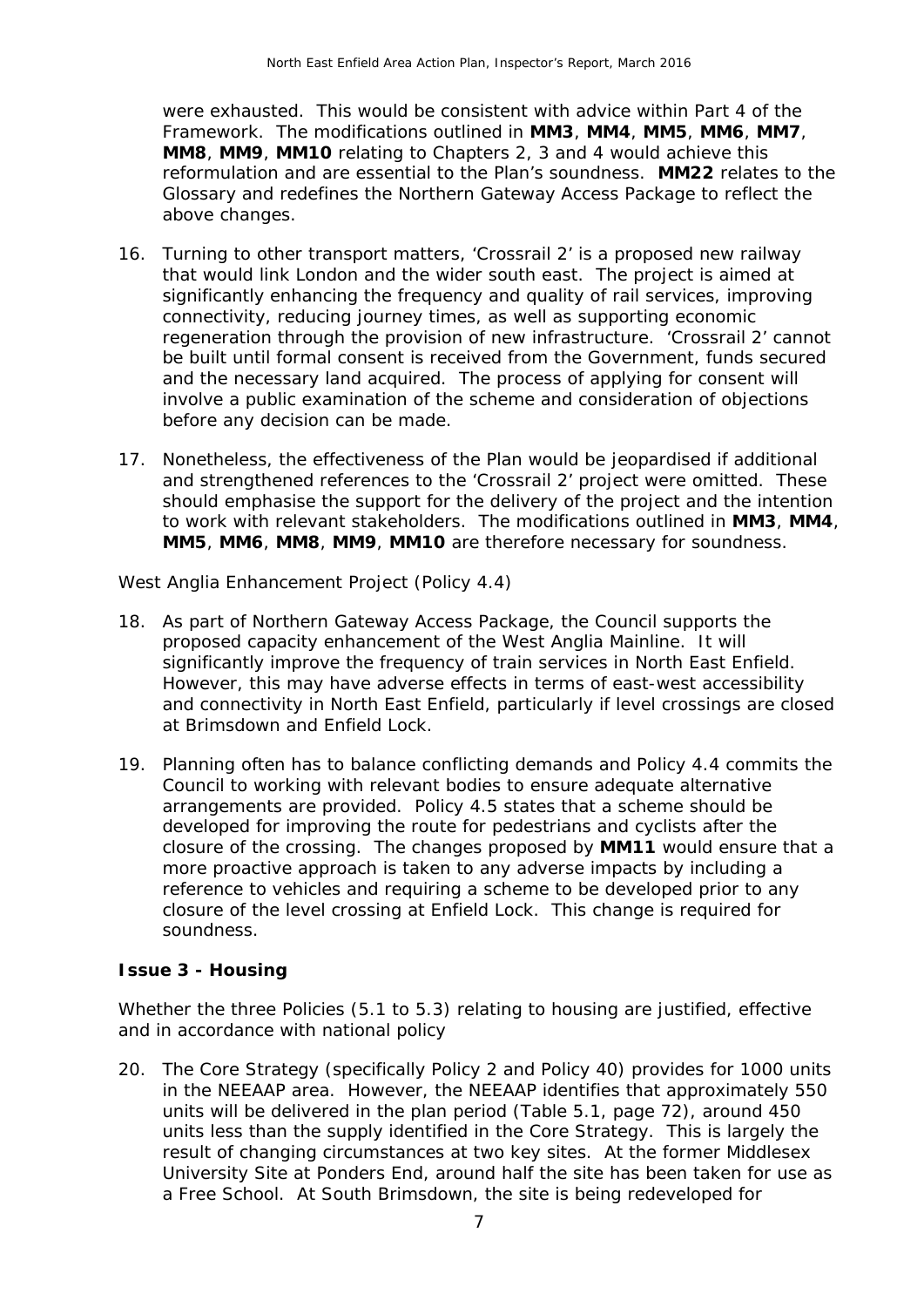industrial and employment use, as it was found not to be viable for residential development.

- 21. However, as explained at the examination hearings and in the Council's document ED-030, some of these losses can be offset by increased capacity at other sites within the NEEAAP area. Also, other significant sites outside the NEEAAP area, but within the Borough, have also come forward, including at the former Middlesex University Campus at Cat Hill, at Carterhatch Lane Depot, Chase Farm Hospital, and the Council Estate renewal at New Avenue. Together, these sites would provide around 795 additional units which would comfortably offset the loss of 450 units within the NEEAAP area. In addition, the Council has referred to 'Meridian Water', a very significant project which is projected to bring forward a minimum of 5,000 new units, with a further 3,000 units in the wider Edmonton area.
- 22. I also understand that the Council has now started work on its new Local Plan (Core Strategy) Review. This will take account of demographic changes within the Borough, as well as new London Plan housing targets. Key studies are currently being undertaken including a Strategic Housing Market Assessment (SHMA) and Town Centre and Retail Study. As part of its work on the Local Plan (Core Strategy) Review, the Council is undertaking a 'call for sites', which will feed into the revised Plan, scheduled for adoption in 2017. The Council is also developing 'Strategic Growth Scenarios', which will consider locations for growth, having regard to potential transport improvements resulting from the West Anglian Mainline Enhancement route, and Crossrail 2.
- 23. Enfield's overall housing target is borough-wide, rather than area specific. It is also the case that the Core Strategy was adopted some years ago in 2010. Consequently, it is inevitable that certain of the area based targets within the Core Strategy may require adjustment given changing and unavoidable circumstances at individual sites, as has happened here. Nevertheless, the delivery of housing remains a key component of the plan. I am satisfied that the lower housing capacity at certain sites does not undermine the overall effectiveness of the Plan or make it unsound.
- 24. In relation to affordable housing, Policy 5.1 allows for a more generous split between social rented housing and intermediate housing than the Core Strategy. Policy 3 of the Core Strategy seeks a 40% target of affordable housing on sites capable of accommodating 10 or more dwellings. It identifies a borough-wide affordable tenure mix of 70% social rented and 30% intermediate. In contrast, Policy 5.1 of the NEAAPP requires 60% social rented and affordable rent, and 40% intermediate.
- 25. I accept that Policy 5.1 of the NEEAAP provides greater flexibility in recognition that viability is more challenging in the eastern part of the Borough, as evidenced in the Council's Community Infrastructure Levy: Draft Charging Schedule [EBD-07]. This Schedule has, following an examination, recently been found to provide an appropriate basis for the collection of the levy. The approach in Policy 5.1 is also entirely consistent with the Council's Development Management Document, at Page 17, Paragraph 4.1.5. Given all of these considerations, I am satisfied that the difference in approach in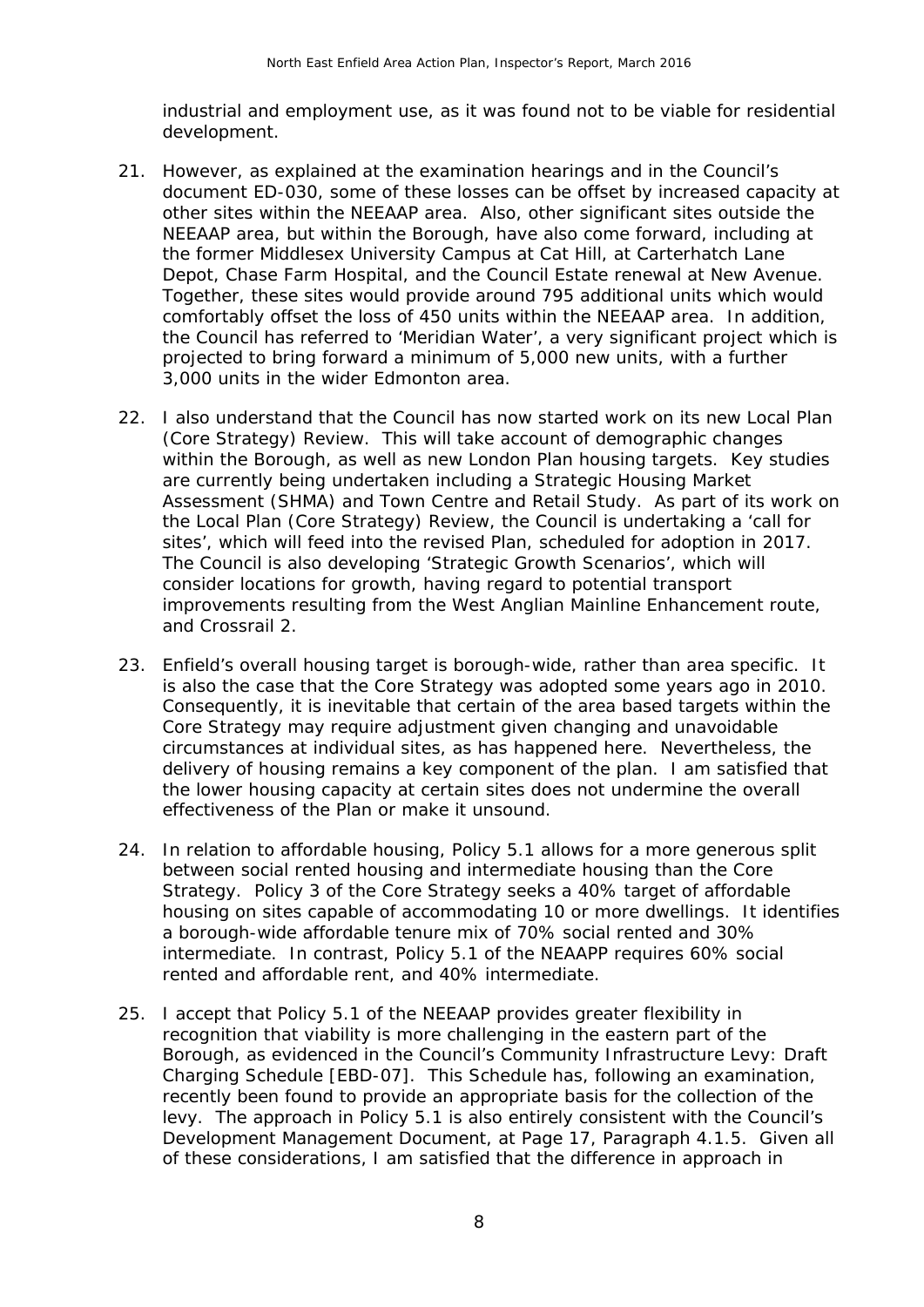Policy 5.1, compared with the Core Strategy, does not make the policy unsound.

26. To sum up on housing policies overall, notwithstanding the reduction in housing capacity at certain sites within the NEEAAP area, there are other sites coming forward within that area, as well as across the Borough as a whole. I am satisfied that, taken together, the policies relating to housing are justified, effective and in accordance with national policy. Therefore, I find this section of the Plan to be sound.

### **Issue 4 – Employment and Retail Parks**

*Whether the three Policies (6.1 to 6.3) relating to employment and retail parks are justified, effective and in accordance with national policy* 

27. Policy 6.1 is concerned with improving existing industrial areas, and ensuring that such areas keep pace with the demands of businesses. The Policy states that new industrial development or redevelopment will be permitted in the industrial areas identified as Strategic Industrial Locations (SILs) and Locally Significant Industrial Sites (LSISs). The Policy sets out the principles to be applied, including improving the access and the environmental quality of industrial estates. **MM12** is required to add text to explain that, in applying these principles, regard should also be had to viability and operational requirements. This would ensure that the Policy is not unreasonably restrictive or prescriptive, and that the approach is consistent with supporting growth in the local and wider economy, as required by the Framework. It would also accord with the approach of Policy DMD 39 in the Development Management Document relating to the Design of Business Premises. With this modification, I find this section of the Plan to be sound.

#### **Issue 5 – Community Facilities and Services**

*Whether Policy 7.1 relating to community facilities and services is justified, effective and in accordance with national policy* 

28. Policy 7.1 is concerned with ensuring the adequate provision of community facilities, including health facilities and education, to support the existing and future population of North East Enfield. Paragraphs 7.1.2 to 7.1.4, dealing with primary and secondary school education, only refer to the period up to 2018, whereas the NEEAAP has a much longer timescale. However, the Council has confirmed that additional primary school places will not be required until at least 2021, or 2023, if there is an expansion of an existing school within the area. The proposed ARK North Enfield Academy will also deliver more than enough capacity for secondary school spaces to 2023. The Council has also confirmed that overall infrastructure provision will be considered as part of the borough-wide Local Plan (Core Strategy) review. Overall, I am satisfied that this aspect of the Plan is sound.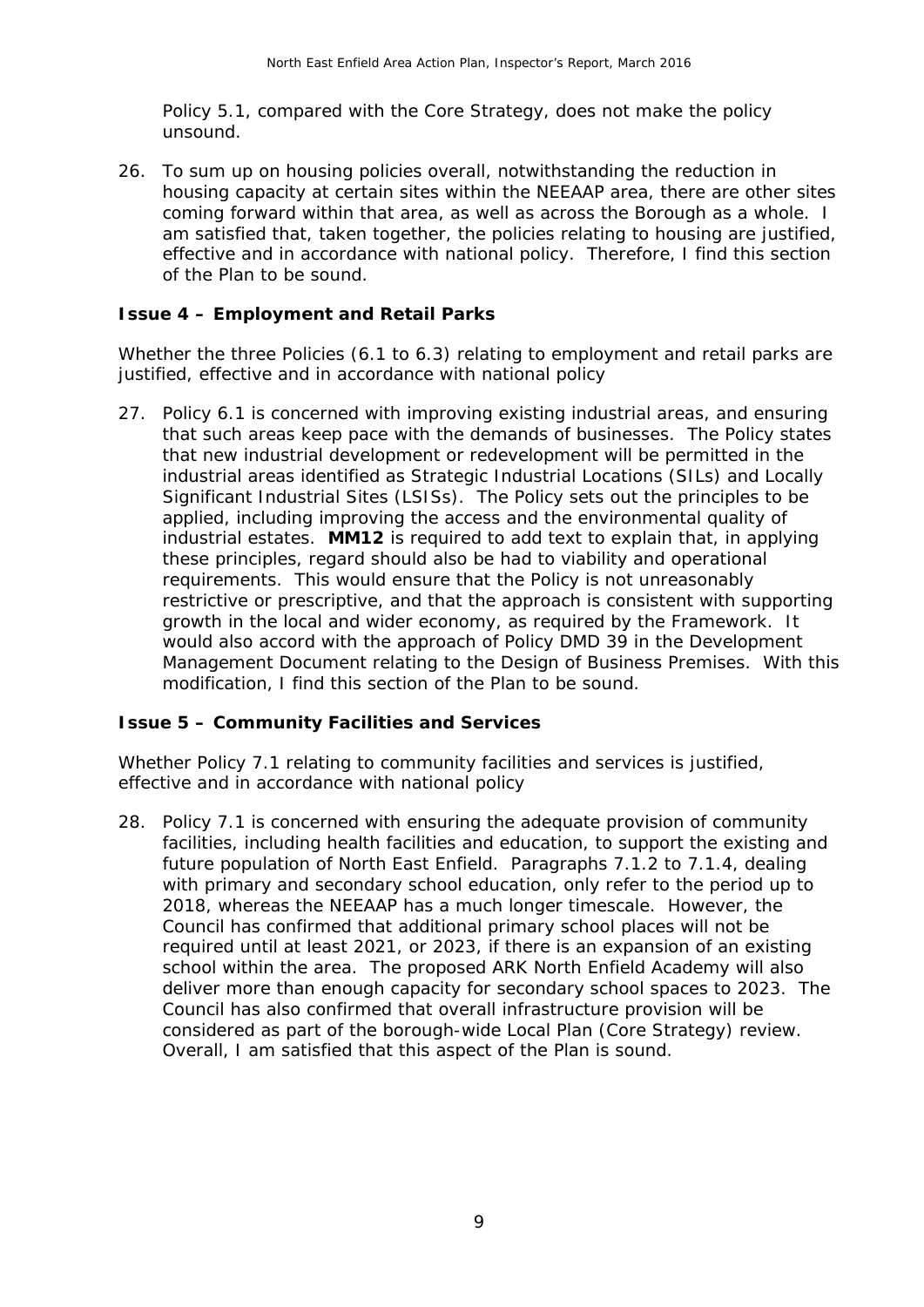#### **Issue 6: Green Network and Food Growing**

*Whether the Policies (8.1 to 8.4) relating to the 'Green Network' and food growing are justified, effective and in accordance with national policy* 

- 29. The overall policy approach is to ensure that there is a network of well connected open spaces within the NEEAAP area. The Lee Valley Regional Park serves regional and local needs, with smaller local and 'pocket' parks and children's play areas serving local needs. The Northern Gateway Access Road would potentially compromise the Green Network, given that its route would impinge on designated open space. However, the modifications recommended in MM4 to MM10, in relation to Northern Gateway Access Package, proposing a sequential approach to transport options, would deal with this issue.
- 30. The Plan's effectiveness depends on the recognition of the importance of the Lee Valley Regional Park to the NEEAPP area. The changes recommended in **MM13** include new references to the Lee Valley Regional Park Development Framework, which sets out the Lee Valley Regional Park Authority's vision, proposals and policies. This document itself informed the preparation of the NEEAAP. The modification also refers to Core Policy 35 of the Core Strategy which confirms the intention to support the work of key stakeholders in improving access to the Park and realising its potential. References to waterways, which are an intrinsic element of the area, are also now proposed. Policy 8.3, concerned with creating strategic green corridors, is amended to include reference to the River Lee Navigation. Together, these changes reinforce the value of the Park, as well as the waterways, as a unique recreational resource, and are essential for the Plan's soundness.

#### **Issue 7: Sustainable Energy**

*Whether Policy 9.1 relating to Sustainable Energy is justified, effective and in accordance with national policy* 

31. Policy 9.1 seeks a coordinated approach to sustainable energy, including energy efficiency measures, decentralised energy systems, and renewable energy technologies. There is no need for the Policy to re-iterate the requirements set out in the energy policies of the Development Management Document, for example Policy DMD 52, since the approach of Chapter 9 is to focus on area-specific issues, such as the Lee Valley Heat Network, and the encouragement to develop Enfield Power Station as a Combined Heat and Power Plant (CHP). The Council approved the Lee Valley Heat Network Business Plan in 2014, and has set aside financial resources for its development. Although ambitious, the Council considers this scheme to be deliverable. Overall, I am satisfied the Plan tackles sustainable energy in a positive fashion and consistently with national planning policy. It would accord with the approach outlined in the Framework to support the transition to a low carbon future. This chapter of the Plan is sound.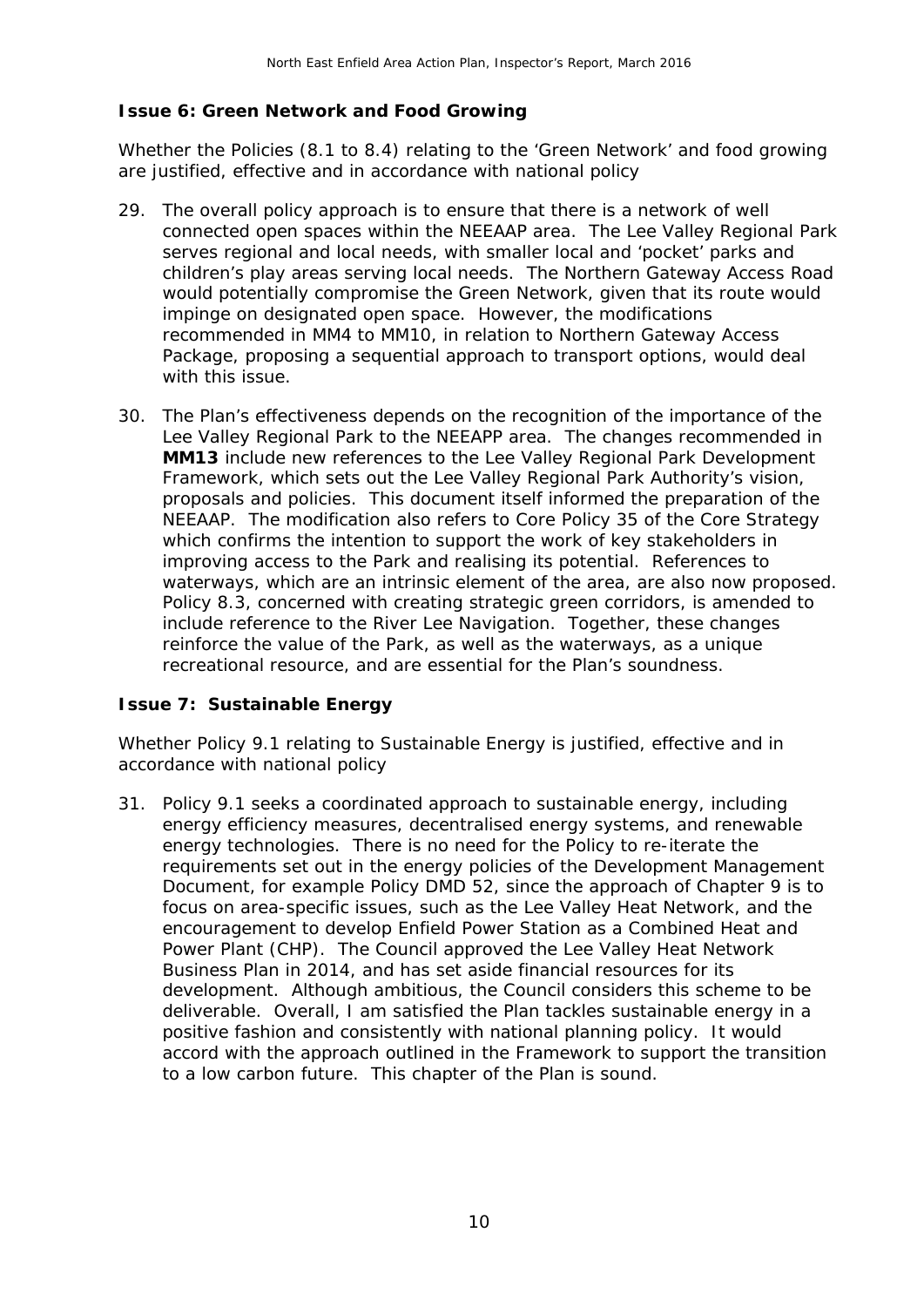#### **Issue 8: Character Areas and Proposal Site Policies**

*Whether the sixteen Proposal Site Policies (10.1-19.2) are justified, effective, and in accordance with national policy* 

- 32. Part C of the Plan contains 10 individual chapters with Policies to support and improve specific areas within the NEEAAP area. Ponders End Waterfront is described by the Council as 'a hidden gem'. The changes proposed by **MM14** in relation to Policy 12.1 would give a more positive emphasis to its historic character and waterfront setting. It would require proposals to respond to heritage assets such as Ponders End Flour Mill Conservation Area and the setting of listed buildings in line with national policy. **MM15** would add text to explain that, in applying these principles, regard should also be had to viability and operational requirements. This is required to reflect the emphasis in the Framework on supporting economic growth. **MM16** would add some flexibility to Figure 12.2, indicating the diagram is illustrative rather than prescriptive. This is necessary to accord with the Framework's recognition that plans and policies should be flexible enough to respond to changing circumstances.
- 33. Policy 14.2 deals with the redevelopment of the Co-operative Site within the Enfield Wash Local Centre, at the Unity Road / Hertford Road junction. However, this policy would allow insufficient flexibility in terms of the possible range of uses and so would not accord with a core planning principle of the Framework to promote mixed use developments. **MM17** would address this defect by referring to a range of uses, such as residential, offices and community uses.
- 34. Chapter 18 deals with the Enfield Lock Conservation Area, which includes the Lee Navigation, the listed terraced houses known as 'Government Row', the British Waterways Depot and offices, and adjoining meadows. The lock itself forms the heart of the area. The area is liable to flooding, and **MM18** proposes additional text to Paragraph 18.1.3 to make clear that any future development will need to address flood risk in line with higher level policy requirements. In addition, **MM19** would add the flood risk area to Figure 18.1. These changes are both necessary to ensure effectiveness and I recommend them on this basis.
- 35. Chapter 19 deals with Brimsdown Station Area. This includes a cluster of retail and other uses, where Green Street traverses the railway line at a level crossing. Policies 19.1 and 19.2 deal with the development of the area over the short and longer term respectively. The longer term deals with the scenario were the level crossing to close as a result of the West Anglia Enhancement Project. These policies omit references to flooding, but this would be remedied by **MM20** and **MM21**. Subject to these changes, the Chapter is sound.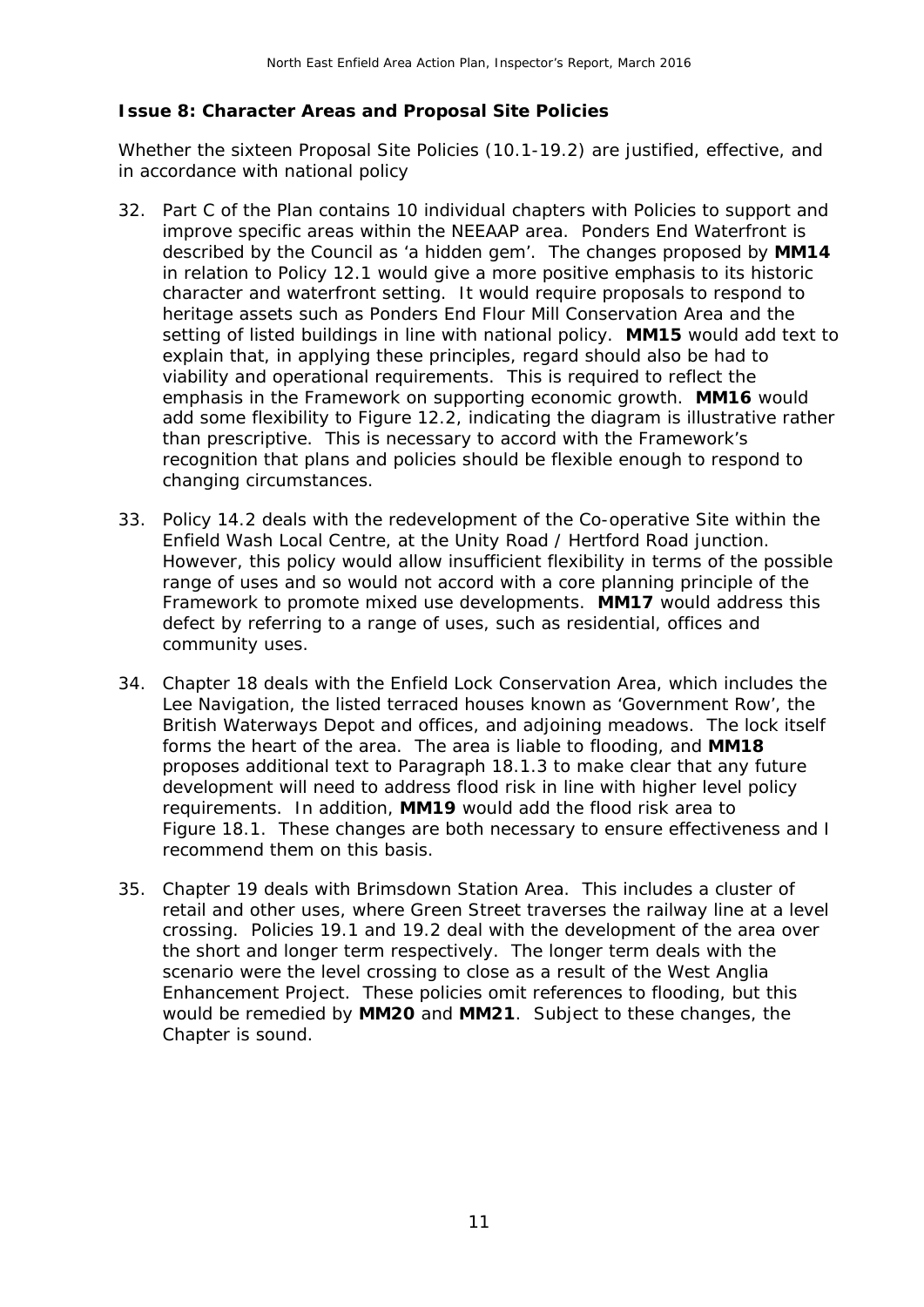#### **Issue 9: Delivery and Implementation**

*Whether the measures to ensure the delivery and implementation of the Plan are justified, effective and in accordance with national policy* 

36. Chapter 20 of the Plan deals with delivery and implementation. The NEEAAP sets out a range of projects and initiatives, from low key interventions to major projects. Within the Chapter, projects are prioritised as follows: enabling projects and 'early wins'; short term; medium term; and long term projects. The Chapter provides details of governance, partnership working, and funding sources. Paragraph 20.6.3 makes it clear the Council will prepare an annual Monitoring Report on the NEEAAP that will assess the extent to which its policies are being implemented; and will also set out, where a policy is not being implemented, the reasons why, and what steps are needed to ensure that it is implemented. Overall, I am satisfied that this section of the Plan will be effective in monitoring and ensuring the delivery of the Plan.

### **Assessment of Legal Compliance**

37. My examination of the compliance of the Plan with the legal requirements is summarised in the table below. I conclude that the Plan meets them all.

| <b>LEGAL REQUIREMENTS</b>                                                      |                                                                                                                                                                                                                                                              |
|--------------------------------------------------------------------------------|--------------------------------------------------------------------------------------------------------------------------------------------------------------------------------------------------------------------------------------------------------------|
| Local Development<br>Scheme (LDS)                                              | The NEEAAP is identified within the approved LDS<br>(2013-2016), published September 2013 [EBD-06]<br>and its content complies with the LDS. It has<br>therefore been prepared in accordance with it.                                                        |
| <b>Statement of Community</b><br>Involvement (SCI) and<br>relevant regulations | The SCI [EBD-03] was adopted in June 2006 and<br>consultation has been compliant with the<br>requirements therein, including the consultation on<br>the post-submission proposed Main Modifications<br>$(MMs)$ .                                             |
| Sustainability Appraisal<br>(SA)                                               | SA has been carried out and is adequate.                                                                                                                                                                                                                     |
| Appropriate Assessment<br>(AA)                                                 | A Habitats Regulations Assessment, dated April 2014<br>[NEEAAP-07] was carried out. This concludes that<br>all likely significant effects on European Sites have<br>been avoided. Natural England has confirmed that<br>the Council's approach is justified. |
| <b>National Policy</b>                                                         | Provided the recommended modifications are made,<br>the NEEAAP complies with national policy.                                                                                                                                                                |
| 2004 Act (as amended)<br>and 2012 Regulations.                                 | The NEEAAP complies with the Act and the<br>Regulations.                                                                                                                                                                                                     |

## **Overall Conclusion and Recommendation**

38. **The Plan has a number of deficiencies in relation to soundness which I have explained in my report which means that I recommend nonadoption of it as submitted, in accordance with Section 20(7A) of the 2004 Act. However, the Council has requested that I recommend**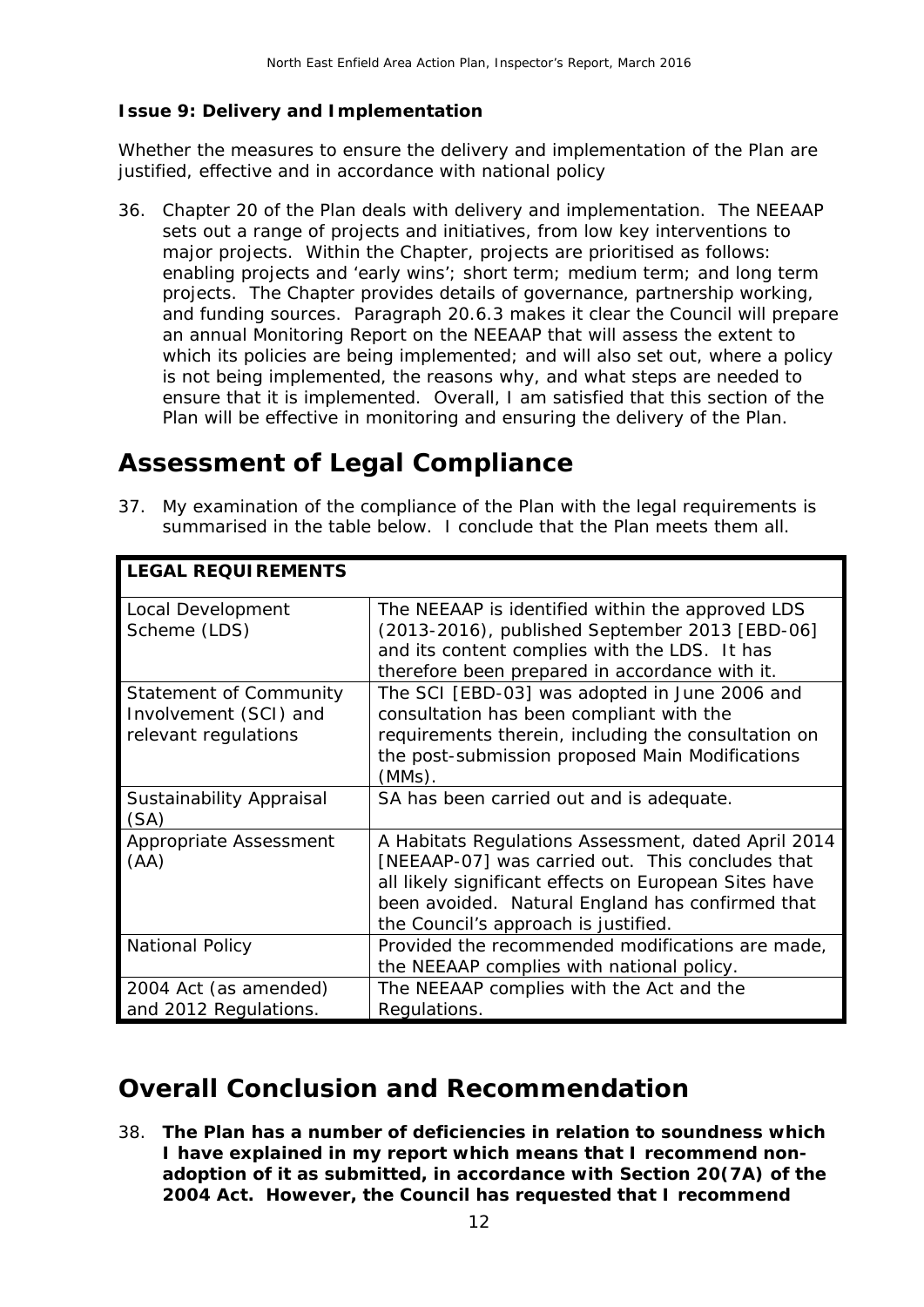**Main Modifications to make the Plan sound and therefore capable of adoption. I conclude that, with the recommended Main Modifications set out in the Appendix, the NEEAAP satisfies the requirements of Section 20(5) of the 2004 Act and meets the criteria for soundness in the National Planning Policy Framework.** 

## *Matthew C J Nunn*

Inspector

**This report is accompanied by the Appendix containing the Main Modifications**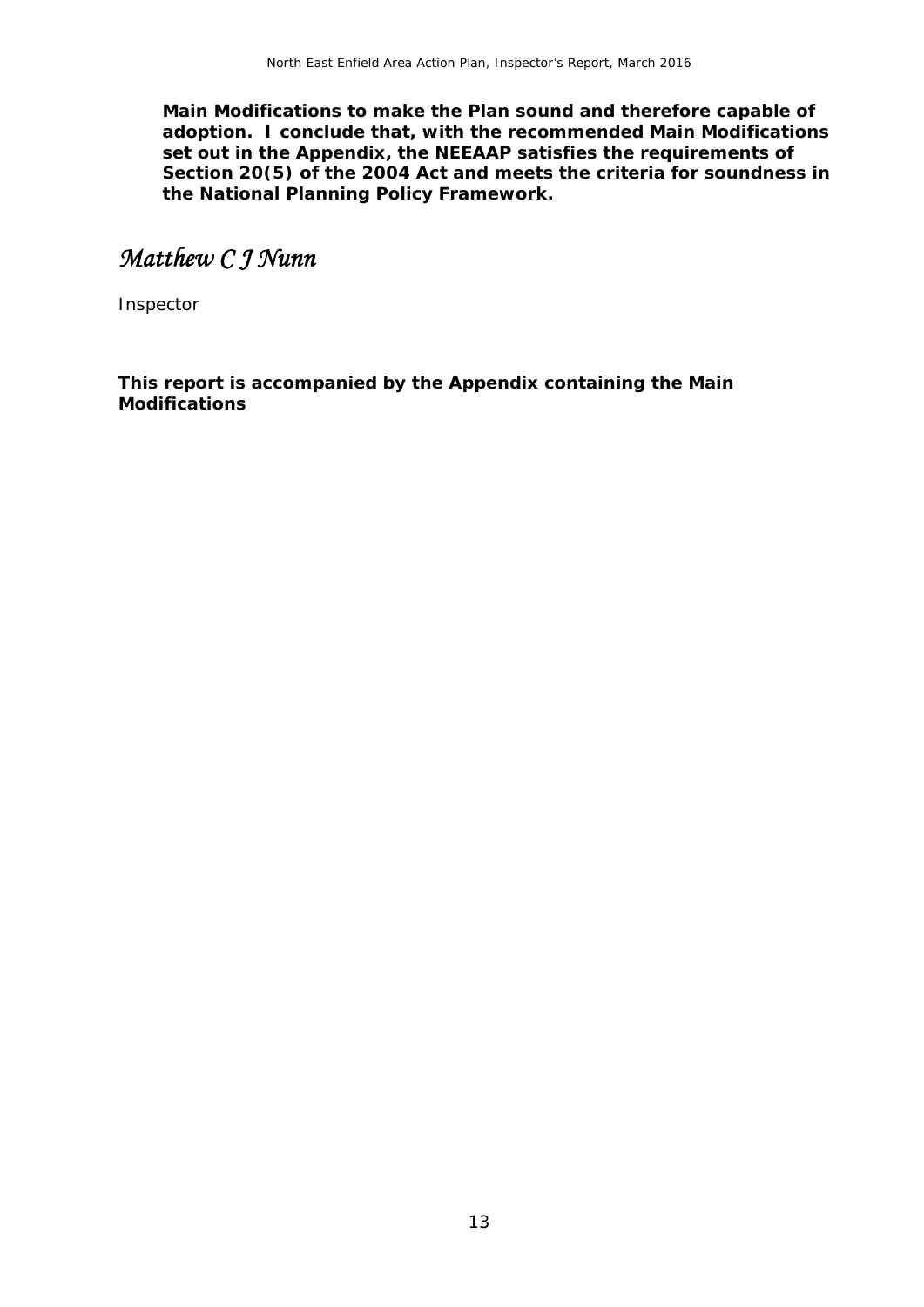# **APPENDIX – Main Modifications**

The modifications are expressed in the conventional form of **underlining** for additions of text, or strikethrough for deletions. The page and paragraph numbers refer to the submission version of the Plan.

| <b>MM</b> | Page | Chapter,<br>Section,<br>Policy,<br>Paragraph,<br>Diagram,<br>Table,<br><b>Figure</b>                                  | <b>Main Modification</b>                                                                                                                                                                                                                                                                                                                                                                                                                                                                                                                                                                                                                                                                                                                                                                                                                                                                                                                                        |
|-----------|------|-----------------------------------------------------------------------------------------------------------------------|-----------------------------------------------------------------------------------------------------------------------------------------------------------------------------------------------------------------------------------------------------------------------------------------------------------------------------------------------------------------------------------------------------------------------------------------------------------------------------------------------------------------------------------------------------------------------------------------------------------------------------------------------------------------------------------------------------------------------------------------------------------------------------------------------------------------------------------------------------------------------------------------------------------------------------------------------------------------|
| MM1       | 20   | Chapter 2<br>Area Context<br>and<br>Opportunities<br>$-2.3$ Land<br>Use and<br>Character -<br>Para 2.3.4              | There are opportunities to improve the image<br>2.3.4<br>and character of individual areas so that they become<br>more distinctive. There is a particular opportunity<br>to improve areas of historic interest such as<br>conservation areas and the setting of listed<br>buildings, and to make sure new development<br>relates sensitively to them in terms of height,<br>scale and design. The descriptions of                                                                                                                                                                                                                                                                                                                                                                                                                                                                                                                                               |
| MM2       | 24   | Chapter 2<br>Area Context<br>and<br>Opportunities<br>$-2.3$ Land<br>Use and<br>Character<br>Paras 2.3.29<br>$-2.3.32$ | 2.3.28 South Street ends at Ponders End Station, and<br>only pedestrians and cyclists can cross the railway line<br>at this point to access Wharf Road and the area known<br>as Ponders End Waterfront.<br>2.3.29 Part of the Ponders End: South Street and<br>the Alma Estate area falls within two important<br>view corridors - westwards from King's Head Hill<br>in the adjacent London Borough of Waltham<br>Forest; and eastwards on the approach to Enfield<br>Town from Windmill Hill. The views chosen are<br>valued because they make a significant<br>contribution to a person's ability to understand<br>the borough and Enfield's position within the<br>wider north London context.<br>2.3.30 The bridge over the railway line provides<br>important long views southwards towards the<br>City of London and Docklands with tall buildings<br>clearly visible and silhouetted on the horizon.<br>Para numbers to be changed to $2.3.31 - 2.3.34$ |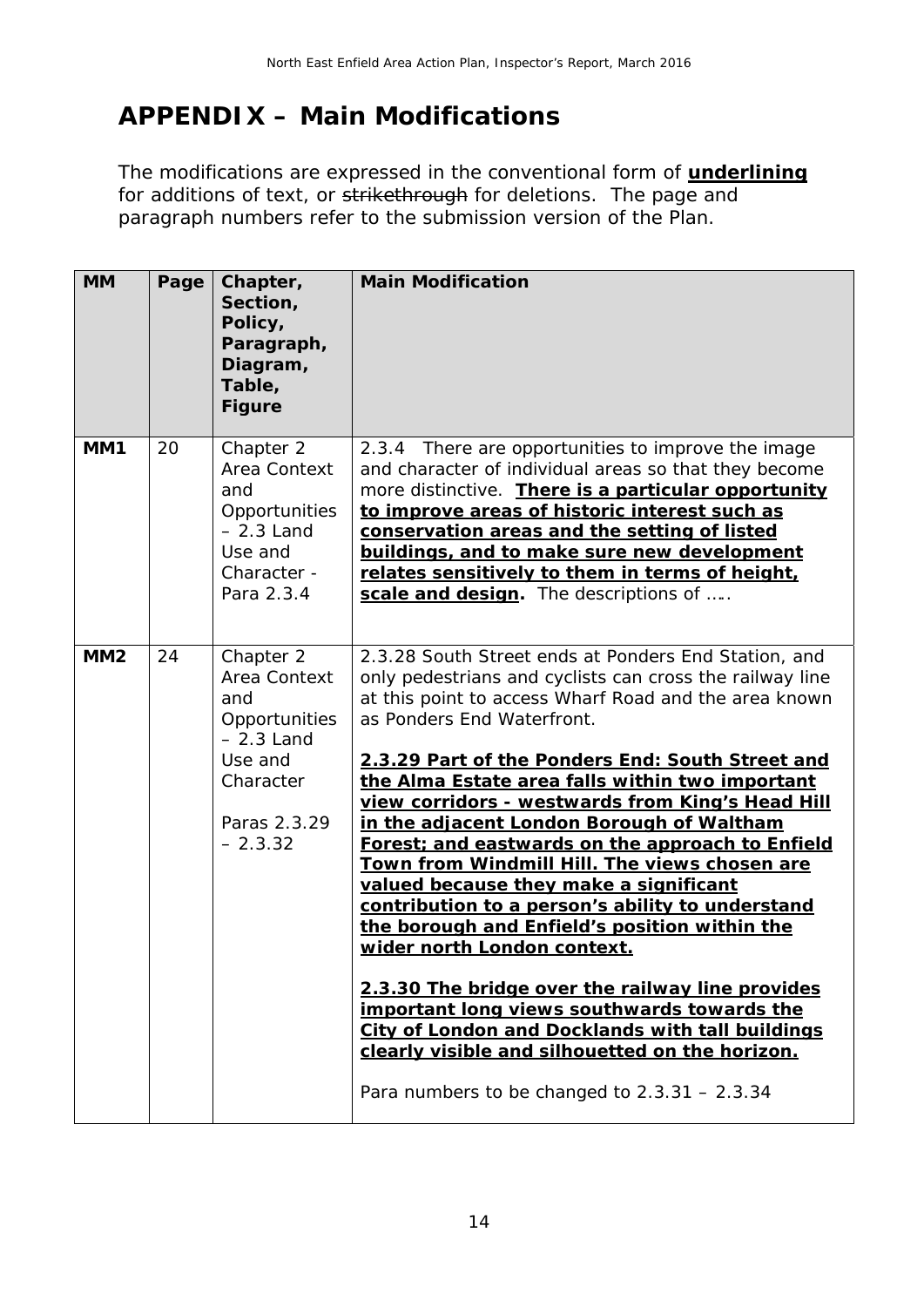| <b>MM</b>       | Page | Chapter,<br>Section,<br>Policy,<br>Paragraph,<br>Diagram,<br>Table, | <b>Main Modification</b>                                                                                                                                                                                                                                                                                                                                                                                                                                                                                                                                                                                                                                                                                                                                                                                                                                                                                                                                              |
|-----------------|------|---------------------------------------------------------------------|-----------------------------------------------------------------------------------------------------------------------------------------------------------------------------------------------------------------------------------------------------------------------------------------------------------------------------------------------------------------------------------------------------------------------------------------------------------------------------------------------------------------------------------------------------------------------------------------------------------------------------------------------------------------------------------------------------------------------------------------------------------------------------------------------------------------------------------------------------------------------------------------------------------------------------------------------------------------------|
|                 |      | <b>Figure</b>                                                       |                                                                                                                                                                                                                                                                                                                                                                                                                                                                                                                                                                                                                                                                                                                                                                                                                                                                                                                                                                       |
| MM <sub>3</sub> | 34   | Chapter 2<br>Area Context<br>and<br>Opportunities<br>Para 2.6.13    | 2.6.13 Potential Transport Improvement:<br>The Council wishes to ensure that transport<br>improvements are coordinated so that a package of<br>projects helps to secure long-term change in the area.<br>The Council is developing through detailed technical<br>assessment and close working with TfL, the a<br>Northern Gateway Access Package (NGAP) that will<br>brings together a range of <b>potential</b> transport<br>improvements <b>options that may</b> includeing:                                                                                                                                                                                                                                                                                                                                                                                                                                                                                        |
|                 |      |                                                                     | • a package of restraint measures to limit general<br>traffic growth and discourage car trips towards central<br>London;<br>• the West Anglia Mainline Enhancement project, along<br>with measures to retain and improve local connectivity<br>for pedestrians, cyclists, buses and local car journeys;<br>Crossrail 2, transforming frequency of rail<br>services, journey times, journey quality<br><u>and</u><br>connectivity benefits to the area;<br>• improved access to local railway stations;<br>• new and/or improved bus routes; and<br>. Highway improvements to address congestion<br>and poor air quality.<br>• a new link between the A1055 and the A121 to<br>connect to junction 26 of the M25 mitigating the impact<br>of the scheme in Rammey Marsh as much as possible.<br>This has the potential to significantly improve access<br>onto the M25 and beyond from key industrial areas,<br>and direct heavy vehicles away from residential areas. |
| MM4             | 41   | Chapter 2<br>Area Context<br>and<br>Opportunities<br>Para 2.9.8     | Transport and movement: Key transport and movement<br>opportunities for the AAP are to:<br>• encourage a shift away from the private car to more<br>sustainable modes of transport, including buses, trains,<br>walking and cycling through the NGAP project. To make<br>this shift happen, the following initiatives are required:<br>- increasing the frequency of trains through the West<br>Anglia Mainline enhancement project;<br>explore the potential impacts and benefits of<br><b>Crossrail 2</b> supporting the delivery of Crossrail 2<br>and working with stakeholders to explore the<br>impacts, benefits and opportunities it will bring;<br>- improving bus services by increasing the frequency of<br>existing routes and, where possible, introducing new                                                                                                                                                                                           |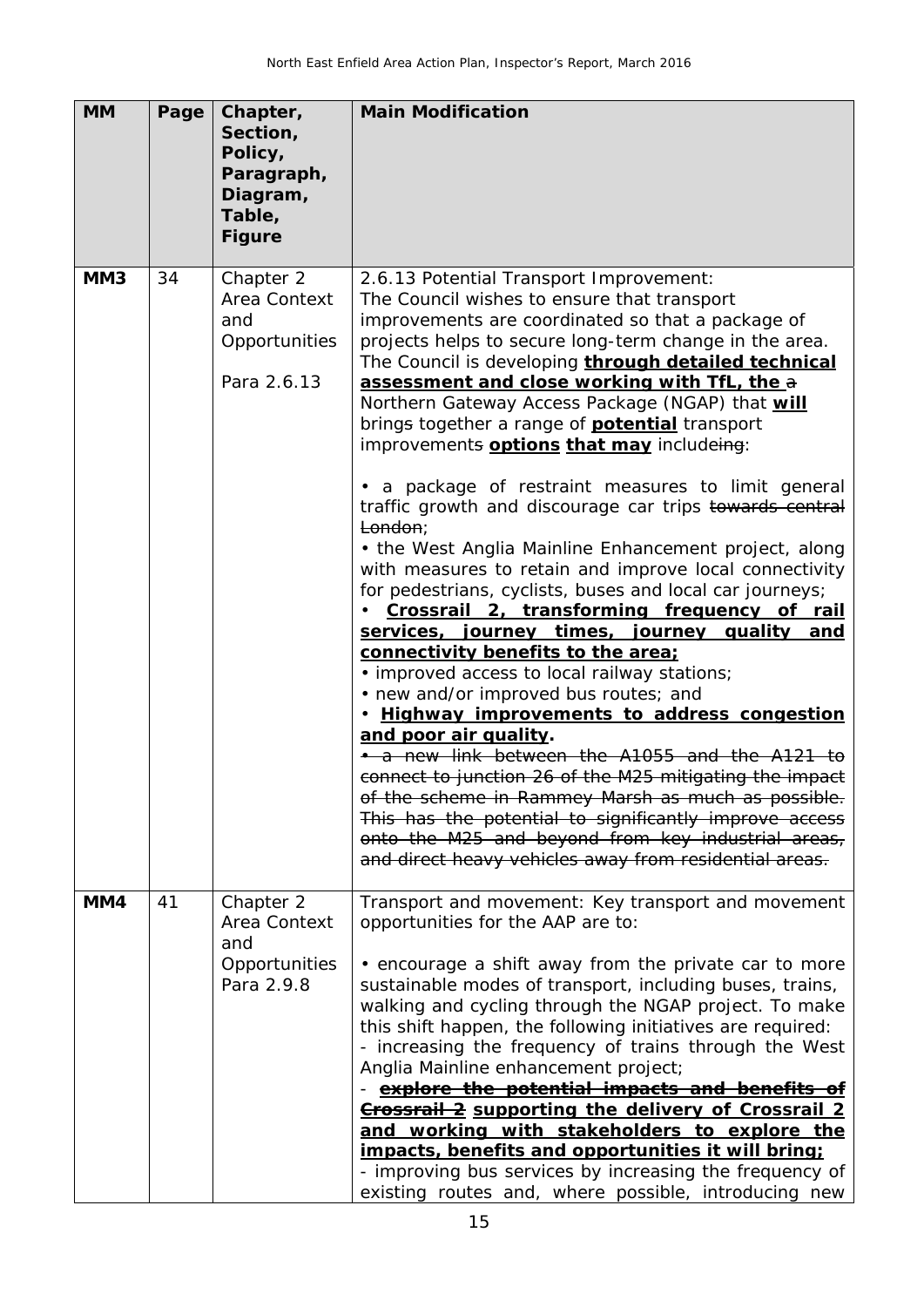| <b>MM</b>       | Page | Chapter,<br>Section,<br>Policy,<br>Paragraph,<br>Diagram,<br>Table,<br><b>Figure</b> | <b>Main Modification</b>                                                                                                                                                                                                                                                                                                                                                                                                                                                                                                                                                                                                                                                                                                                                                                                                                                                                                                                                                                                                                                                           |
|-----------------|------|--------------------------------------------------------------------------------------|------------------------------------------------------------------------------------------------------------------------------------------------------------------------------------------------------------------------------------------------------------------------------------------------------------------------------------------------------------------------------------------------------------------------------------------------------------------------------------------------------------------------------------------------------------------------------------------------------------------------------------------------------------------------------------------------------------------------------------------------------------------------------------------------------------------------------------------------------------------------------------------------------------------------------------------------------------------------------------------------------------------------------------------------------------------------------------|
|                 |      |                                                                                      | routes;<br>- enhancing existing cycle routes and providing new<br>ones that link key destinations such as local centres,<br>employment areas and schools; and<br>- improving the public realm so that the pedestrian<br>experience is more pleasant. This is especially<br>important for the local centres and around stations,<br>where pedestrian activity is focused.<br>• in undertaking public realm and cycle route<br>improvements, enhance the arrival and movement<br>experience through the area, creating distinct and<br>memorable gateways and making journeys to and<br>through neighbourhoods understandable; and<br>. ensure that improvements <b>options</b> to transport form<br>part of a coordinated strategy. <sub>7</sub> bringing together<br>restraint measures to limit general traffic growth with<br>improvement to public transport, walking and cycling,<br>and - where necessary - improvements to roads. such<br>as a new a new link between the A1055 and the A121<br>to connect to junction 26 of the M25 (the Northern<br>Gateway Access Route). |
| MM <sub>5</sub> | 42   | Chapter 3<br>Vision and<br>Objectives<br>3.1                                         | Transforming transport to and within the area by:<br>• bringing forward a comprehensive package of projects<br>to improve transport by all modes (the Northern<br>Gateway Access Package, or NGAP); including a new<br>link between Mollison Avenue and Meridian Way (the<br>Northern Gateway Access Route, or NGAR);<br>· as part of NGAP, significantly increasing train<br>frequencies on the eastern rail corridor through the<br>West Anglia Mainline Enhancement project to increase<br>to 3-4 tracks:<br>• explore the potential impacts and benefits of Crossrail<br>2 supporting the delivery of Crossrail 2 and<br>working with stakeholders to explore the impacts,<br>benefits and opportunities it will bring;<br>· implementing a connected network of new and<br>improved pedestrian and cycle routes that enhance<br>east-west connections in particular; and<br>• improving bus reliability, frequency and extending<br>routes so that the bus becomes a genuinely attractive<br>form of transport.                                                               |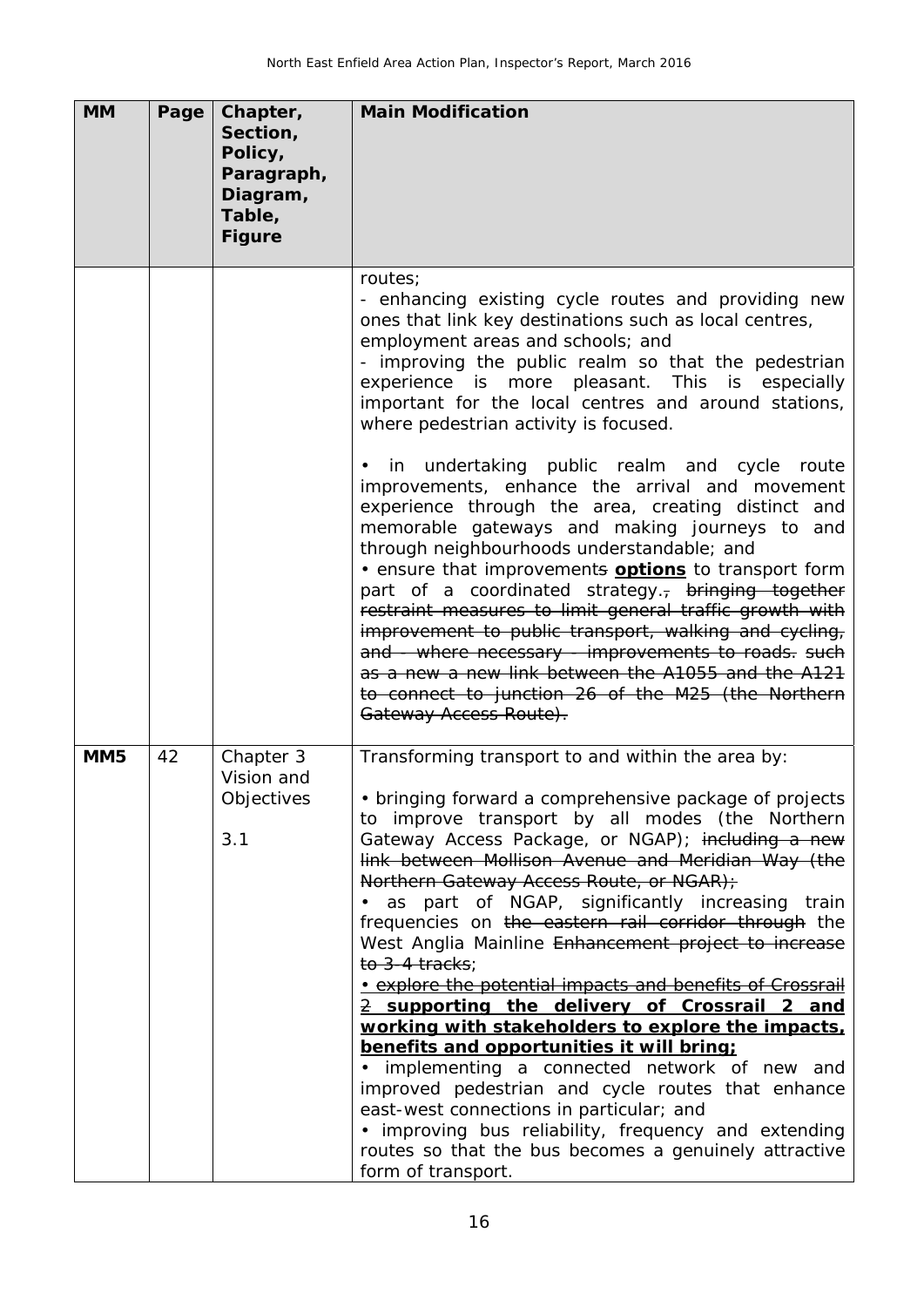| <b>MM</b>       | Page | Chapter,<br>Section,<br>Policy,<br>Paragraph,<br>Diagram,<br>Table,<br><b>Figure</b> | <b>Main Modification</b>                                                                                                                                                                                                                                                                                                                                                                                                                                                                                                                                                                                                                                                                                                                                                                                                                                                                                                                                                                                                                                                                                                                                                                                                                                                                                                                                                                                     |
|-----------------|------|--------------------------------------------------------------------------------------|--------------------------------------------------------------------------------------------------------------------------------------------------------------------------------------------------------------------------------------------------------------------------------------------------------------------------------------------------------------------------------------------------------------------------------------------------------------------------------------------------------------------------------------------------------------------------------------------------------------------------------------------------------------------------------------------------------------------------------------------------------------------------------------------------------------------------------------------------------------------------------------------------------------------------------------------------------------------------------------------------------------------------------------------------------------------------------------------------------------------------------------------------------------------------------------------------------------------------------------------------------------------------------------------------------------------------------------------------------------------------------------------------------------|
| MM <sub>6</sub> | 43   | Chapter 3<br>Vision and<br>Objectives<br>Figure 3.1                                  | Delete reference and annotation for Potential Northern<br>Gateway Access Road (NGAR)<br>Add reference and annotation for <b>Crossrail 2-</b><br><b>Potential Regional Route</b>                                                                                                                                                                                                                                                                                                                                                                                                                                                                                                                                                                                                                                                                                                                                                                                                                                                                                                                                                                                                                                                                                                                                                                                                                              |
| MM7             | 45   | Chapter 3<br>Vision and<br>Objectives<br>Objective 5<br>$3.2.6 - Bullet$<br>6        | support the provision of transport infrastructure<br>with an emphasis on sustainable transport, which<br>increases accessibility and navigation. Of particular<br>emphasis will be strong support for improvements to<br>rail infrastructure and the feasibility of the West Anglia<br>Mainline Enhancement Project of the West Anglia<br>mainline, and explore highway improvements to<br>address congestion and poor air quality the<br>feasibility of direct access to the M25 as part of the<br>overall NGAP <b>potential</b> package of projects;                                                                                                                                                                                                                                                                                                                                                                                                                                                                                                                                                                                                                                                                                                                                                                                                                                                       |
| MM <sub>8</sub> | 50   | Chapter 4<br>Movement<br>4.3.2                                                       | NGAP will include: Through the detailed technical<br>assessment of NGAP, an sequential incremental<br>approach will be taken to the consideration<br>selection of options, starting with measures to<br>encourage a shift towards non-car modes, then<br>local traffic management measures, and finally<br>upgrading the additional highway network<br>infrastructure. This will bring together a range of<br>transport improvement options that may<br>potentially include:<br>• a package of restraint measures to limit general<br>traffic growth and discourage car trips towards central<br>London;<br>• the West Anglia Mainline Enhancement project, along<br>with measures to retain and improve local connectivity<br>for pedestrians, cyclists, buses and local car journeys;<br>· Crossrail 2, transforming frequency of rail<br>services, journey times, journey quality and<br>connectivity benefits to the area;<br>• improved access to local railway stations;<br>• new and/or improved bus routes; and<br>. Highway improvements to address congestion<br>and poor air quality. a new link between the A1055<br>and the A121 to connect to junction 26 of the M25,<br>mitigating the impact of the scheme in Ramney Marsh<br>as much as possible. This has the potential to<br>significantly improve access onto the M25 and beyond<br>from key industrial areas, and direct heavy vehicles |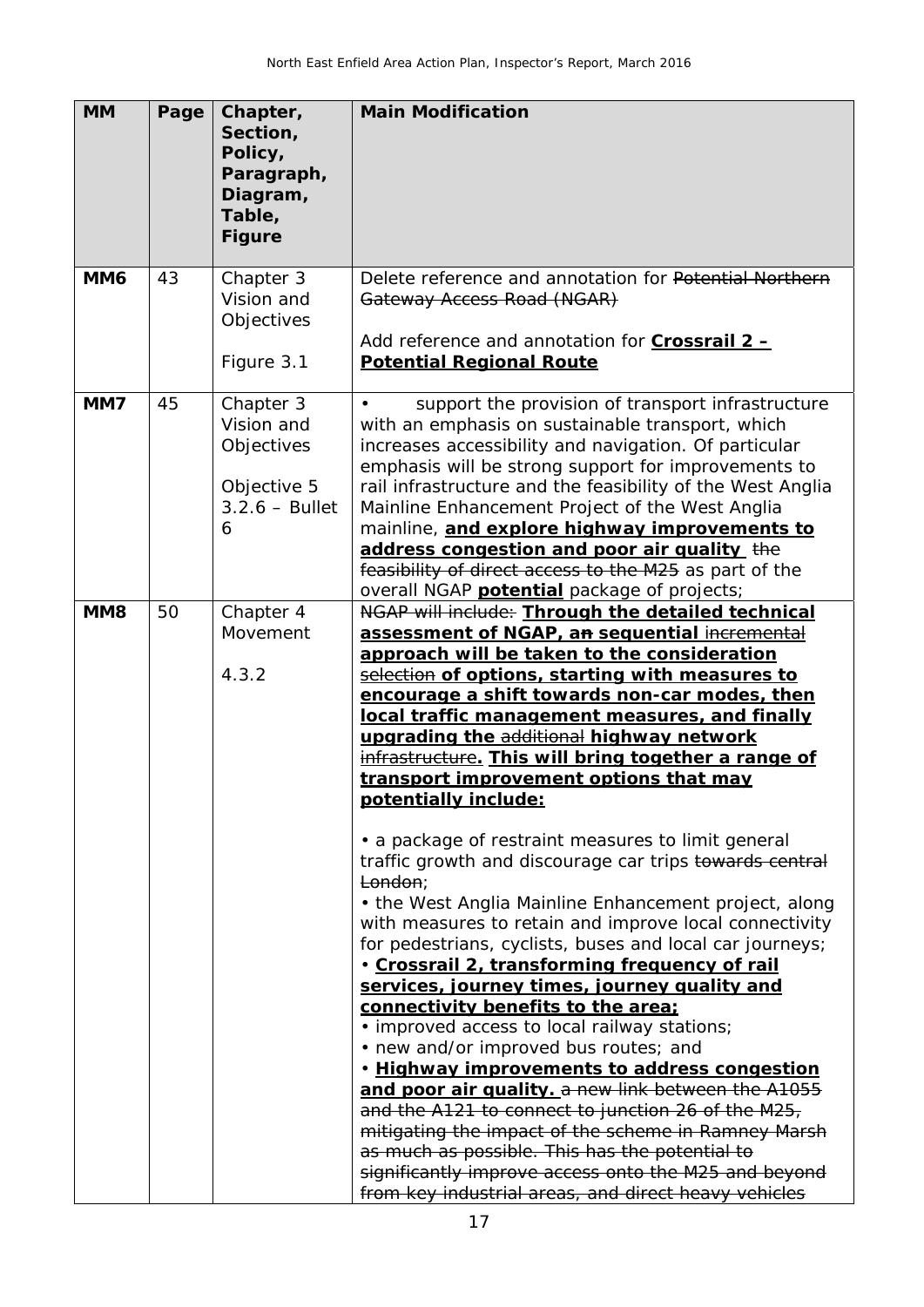| <b>MM</b>   | Page | Chapter,<br>Section,<br>Policy,<br>Paragraph,<br>Diagram,<br>Table,<br><b>Figure</b> | <b>Main Modification</b>                                                                                                                                                                                                                                                                                                                                                                                                                                                                                                                                                                                                         |
|-------------|------|--------------------------------------------------------------------------------------|----------------------------------------------------------------------------------------------------------------------------------------------------------------------------------------------------------------------------------------------------------------------------------------------------------------------------------------------------------------------------------------------------------------------------------------------------------------------------------------------------------------------------------------------------------------------------------------------------------------------------------|
|             |      |                                                                                      | away from residential areas. The link is known as the<br>Northern Gateway Access Route (NGAR).                                                                                                                                                                                                                                                                                                                                                                                                                                                                                                                                   |
| MM9         | 51   | Chapter 4<br>Movement<br>Figure 4.1                                                  | Title - FIGURE 4.1: POTENTIAL MAJOR<br>INFRASTRUCTURE PROJECTS AS PART OF NGAP<br>Delete reference and annotation for Potential Northern<br>Gateway Access Road (NGAR)<br>Add reference and annotation for <b>Crossrail 2 -</b><br><b>Potential Regional Route</b>                                                                                                                                                                                                                                                                                                                                                               |
| <b>MM10</b> | 53   | Chapter 4<br>Movement<br>Figure 4.2                                                  | Delete reference and annotation for Potential Northern<br>Gateway Access Road (NGAR)<br>Add reference and annotation for <b>Crossrail 2 -</b><br><b>Potential Regional Route</b>                                                                                                                                                                                                                                                                                                                                                                                                                                                 |
| <b>MM11</b> | 55   | Chapter 4<br>Movement                                                                | Policy 4.5 Turkey Street - Ordnance Road -<br>Enfield Lock- Lee Valley Park Pedestrian and Cycle<br>Route<br>Once the level crossings at Enfield Lock Station is<br>elosed, Prior to any closure of the level crossing at<br><b>Enfield Lock Station, the Council will develop a</b><br>scheme for improving this route for vehicles.<br>pedestrians and cyclists. "                                                                                                                                                                                                                                                             |
| <b>MM12</b> | 80   | Chapter $6 -$<br>Employment<br>and Retail<br>Parks - Policy<br>$6.1 - Part B$        | Part B: New industrial development or redevelopment<br>will be permitted within the industrial areas identified as<br>SIL and LSIS on Figure 6.1 of this AAP.<br>Proposals for new industrial development or<br>redevelopment will be required to contribute to<br>improvements towards access and environmental<br>quality of the estate. Where appropriate, and having<br>regard to viability and the operational<br>requirements, proposals should:<br>• provide efficient car parking layouts that direct car<br>users away from parking on the street;<br>• ensure building frontages positively address public<br>streets; |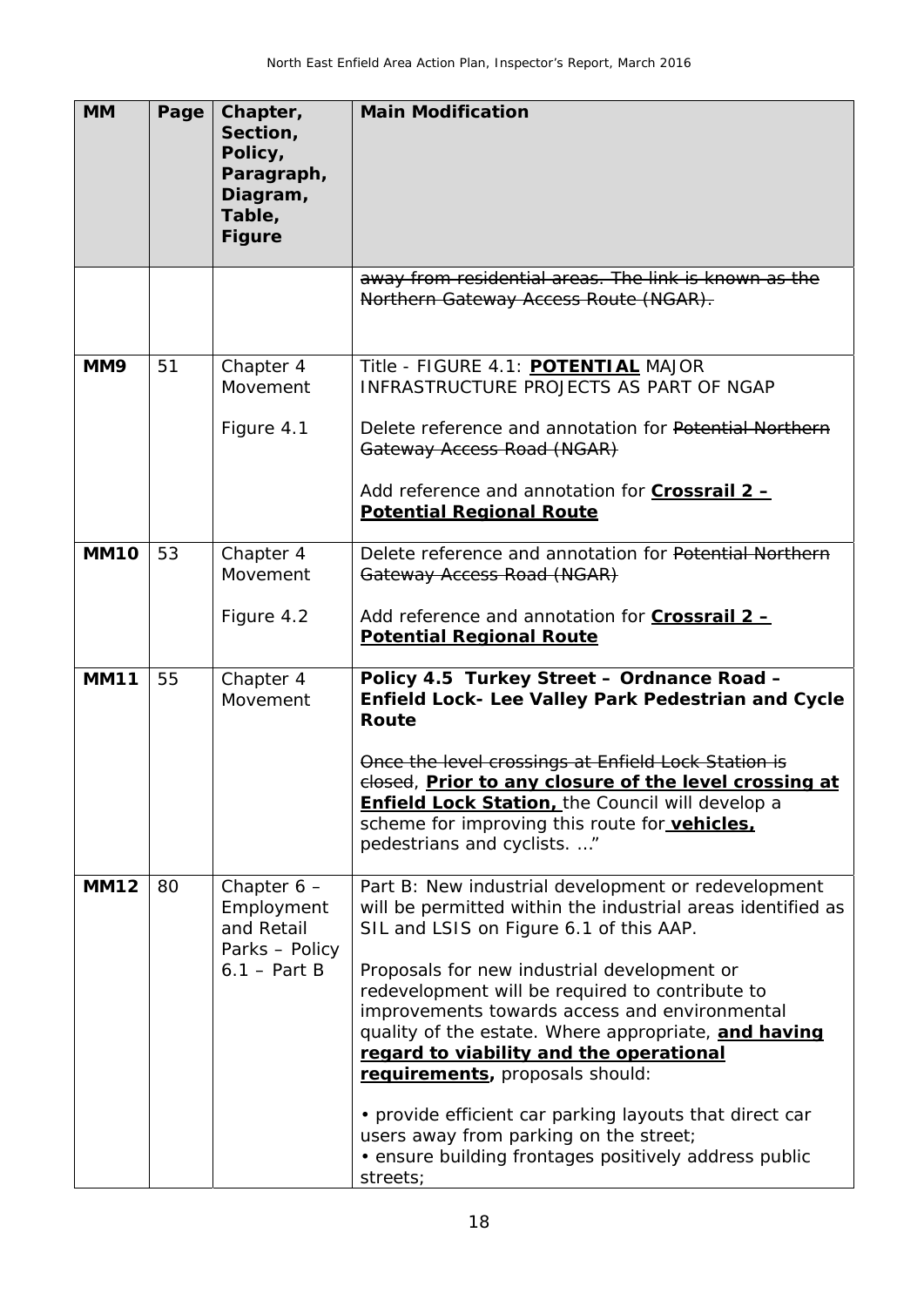| <b>MM</b>   | Page | Chapter,<br>Section,<br>Policy,<br>Paragraph,<br>Diagram,<br>Table,<br><b>Figure</b> | <b>Main Modification</b>                                                                                                                                                                                                                                                                                                                                                                                                                                                                                                                                                                                                                                                                                                                                                                                                                                                                                                                                                                                                                                                                                                                                                                                                                                                                                                                                                                                                                                                                                                                                   |
|-------------|------|--------------------------------------------------------------------------------------|------------------------------------------------------------------------------------------------------------------------------------------------------------------------------------------------------------------------------------------------------------------------------------------------------------------------------------------------------------------------------------------------------------------------------------------------------------------------------------------------------------------------------------------------------------------------------------------------------------------------------------------------------------------------------------------------------------------------------------------------------------------------------------------------------------------------------------------------------------------------------------------------------------------------------------------------------------------------------------------------------------------------------------------------------------------------------------------------------------------------------------------------------------------------------------------------------------------------------------------------------------------------------------------------------------------------------------------------------------------------------------------------------------------------------------------------------------------------------------------------------------------------------------------------------------|
|             | 81   | Chapter $6 -$<br>Employment<br>and Retail<br>Parks-<br>Figure 6.2                    | • improve circulation on internal estate roads where<br>development is of sufficient scale to enable this to<br>happen; and<br>• provide good quality public realm and, where<br>appropriate, planting to support the biodiversity of the<br>area.<br>BRIMSDOWN INDUSTRIAL ESTATE<br>Comprehensive redevelopment of parts of the<br>Brimsdown Industrial Estate has the potential to raise<br>the quality of the area and provide modern large<br>floorplate accommodation. Comprehensive site<br>rationalisation will be supported subject to plans<br>meeting other planning policies. Opportunities for new<br>cycle routes that would collectively provide a connected<br>network that would improve access to the Brimsdown<br>Estate for employees will be encouraged. Routes shall<br>have regard to the operational requirements of<br>business and the need to ensure cyclist safety.<br>Redevelopment of existing buildings or new<br>development adjacent to those routes identified as a<br>gap in an existing route or an opportunity for a new<br>cycle route shall ensure that:<br>• the layout of the proposed development provides for<br>the cycle route within the public realm; and<br>• the design of the buildings ensures that frontages<br>positively address the public realm within which the<br>cycle route is located.<br>Figure 6.2: Brimsdown Key Routes - Key to be<br>amended as follows:<br>Gap in Existing Route <i>(Alignment is indicative)</i><br>Opportunity for New Cycle Route <i>(Alignment is</i><br>indicative) |
| <b>MM13</b> | 88   | Chapter 8<br>Green<br>Network and<br>Food Growing<br>$-8.1$                          | North East Enfield has some excellent open spaces, not<br>least the Lee Valley Regional Park and Waterways.<br>But it also has some shortfalls. This section sets out<br>policies to improve green spaces in the area, provide<br>new elements to connect the green network together                                                                                                                                                                                                                                                                                                                                                                                                                                                                                                                                                                                                                                                                                                                                                                                                                                                                                                                                                                                                                                                                                                                                                                                                                                                                       |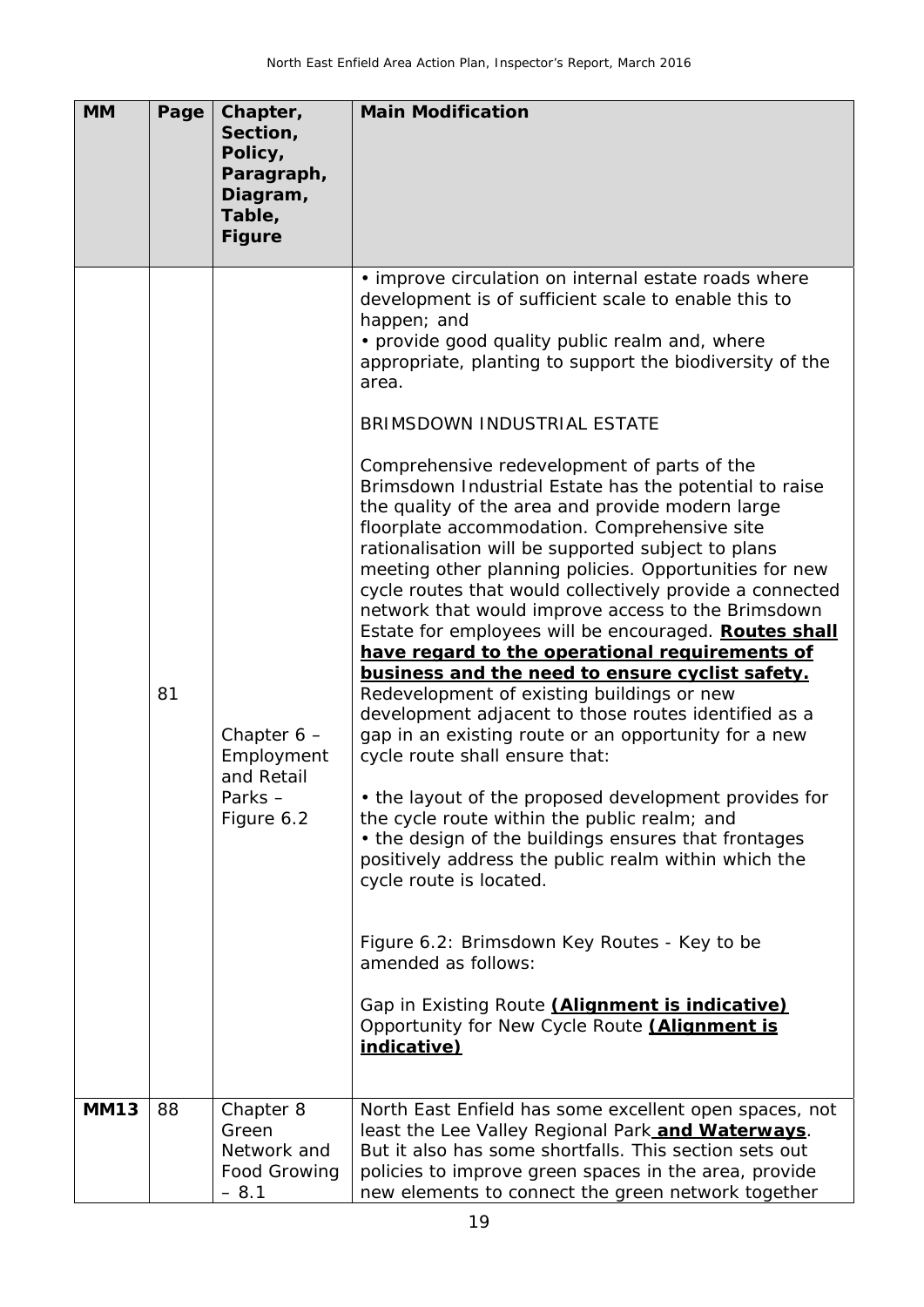| <b>MM</b> | Page | Chapter,<br>Section,<br>Policy,<br>Paragraph,<br>Diagram,<br>Table,<br><b>Figure</b> | <b>Main Modification</b>                                                                                                                                                                                                                                                                                                                                                                                                                                                                                                                                                                                                                                                                                                                                                                              |
|-----------|------|--------------------------------------------------------------------------------------|-------------------------------------------------------------------------------------------------------------------------------------------------------------------------------------------------------------------------------------------------------------------------------------------------------------------------------------------------------------------------------------------------------------------------------------------------------------------------------------------------------------------------------------------------------------------------------------------------------------------------------------------------------------------------------------------------------------------------------------------------------------------------------------------------------|
|           |      |                                                                                      | and support local food growing.                                                                                                                                                                                                                                                                                                                                                                                                                                                                                                                                                                                                                                                                                                                                                                       |
|           |      |                                                                                      | 8.1 Introduction                                                                                                                                                                                                                                                                                                                                                                                                                                                                                                                                                                                                                                                                                                                                                                                      |
|           |      |                                                                                      | 8.1.1 The overall policy approach is to ensure that there<br>is a network of well-connected open spaces within<br>North East Enfield, providing a mix of different spaces<br>and facilities for all age groups. The Lee Valley Regional<br>Park and Waterways, an important natural asset to<br>the area will serve local and regional needs. Smaller<br>local and pocket parks and children's play areas,<br>integrated into residential areas and neighbourhood<br>centres, will serve local needs. This will be achieved by:                                                                                                                                                                                                                                                                       |
|           | 90   | Chapter $8 -$<br>Green<br>Network and<br>Food Growing<br>- Policy 8.3                | · improving existing open spaces;<br>• requiring new open space within new developments;<br>• joining green spaces together to create a connected<br>green network;<br>• creating better links to the Lee Valley Regional Park<br>in accordance with Core Strategy Policy 35 - Lee<br><b>Valley Regional Park and Waterways and the Lee</b><br>Valley Regional Park Development Framework -<br>Area 5 Proposals; and<br>• re-introducing market gardening to the area.                                                                                                                                                                                                                                                                                                                                |
|           | 93   | Chapter 8 -<br>Green<br>Network and<br>Food Growing<br>- Figure 8.2                  | Policy 8.3 to be amended as follows:<br>The Council will develop a strategy to create a series of<br>east-west strategic green corridors connecting existing<br>spaces and the River Lee Navigation together as set<br>out in Figure 8.2. These corridors will be designed to<br>reflect the character of the neighbourhoods through<br>which they pass and will therefore change character<br>along their length. Schemes should include new native<br>planting and, where appropriate, water features,<br>ecological habitats, softening hard edges and so on.<br>Where new development forms part of or is<br>immediately adjacent to a strategic green corridor, the<br>Council will require the development to incorporate<br>appropriate landscape elements to support the overall<br>corridor. |
|           |      |                                                                                      | <b>Strategic Green Corridors annotation to reflect</b><br>improvements to the River Lee Navigation Tow                                                                                                                                                                                                                                                                                                                                                                                                                                                                                                                                                                                                                                                                                                |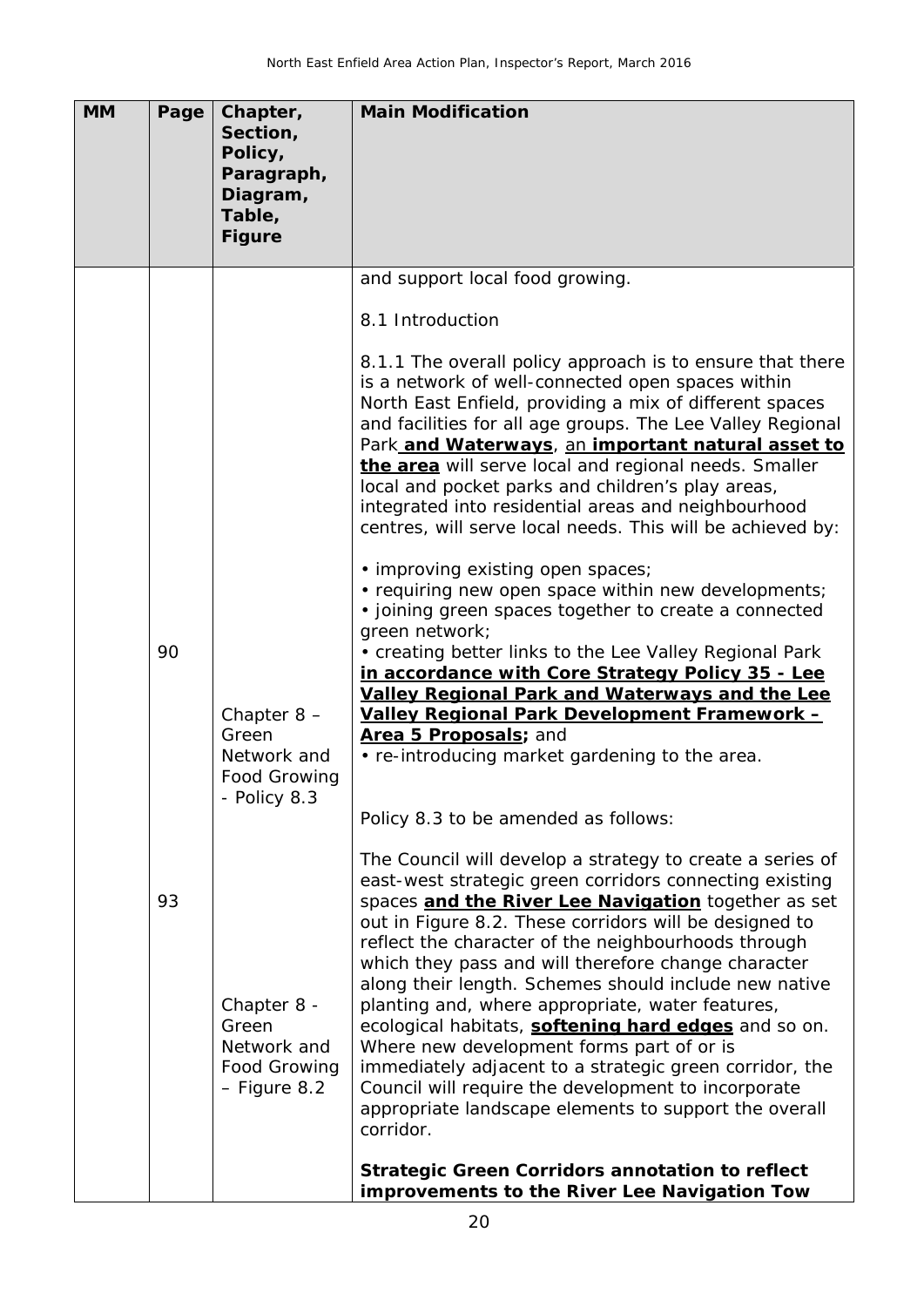| <b>MM</b>   | Page | Chapter,<br>Section,<br>Policy,<br>Paragraph,<br>Diagram,<br>Table,<br><b>Figure</b> | <b>Main Modification</b>                                                                                                                                                                                                                                                                                                                                                                                                                                                                                                                                                                                                                                                                                                                                                                                                                       |
|-------------|------|--------------------------------------------------------------------------------------|------------------------------------------------------------------------------------------------------------------------------------------------------------------------------------------------------------------------------------------------------------------------------------------------------------------------------------------------------------------------------------------------------------------------------------------------------------------------------------------------------------------------------------------------------------------------------------------------------------------------------------------------------------------------------------------------------------------------------------------------------------------------------------------------------------------------------------------------|
|             |      |                                                                                      | Path                                                                                                                                                                                                                                                                                                                                                                                                                                                                                                                                                                                                                                                                                                                                                                                                                                           |
| <b>MM14</b> | 128  | Chapter 12 -<br>Ponders End<br>Waterfront -<br>Policy 12.1                           | This is a major opportunity for employment-led mixed-<br>use development that connects the waterfront back to<br>the wider NEE area, creating a distinctive place and a<br>valuable leisure resource for local people. Key principles<br>include:<br>• redevelop the area for an employment-led mix of uses<br>in high quality new buildings that collectively create a                                                                                                                                                                                                                                                                                                                                                                                                                                                                        |
|             |      |                                                                                      | that respond to the historic character of the area<br>and waterfront setting to enhance this distinctive<br>quarter within the NEE area;<br>· seek opportunities to enhance the Ponders End<br><b>Flour Mills Conservation Area and the setting of</b><br>listed buildings:<br>• ensure that active building frontages overlook the<br>waterways and streets and spaces within the<br>development;<br>• provide a pedestrian / cycle route along the<br>waterways;<br>• create views through the development to the water<br>and to the reservoir embankments beyond;                                                                                                                                                                                                                                                                          |
| <b>MM15</b> | 128  | Chapter $12 -$<br>Ponders End<br>Waterfront -<br>Policy 12.1                         | This is a major opportunity for employment-led mixed-<br>use development that connects the waterfront back to<br>the wider NEE area, creating a distinctive place and a<br>valuable leisure resource for local people. Key principles<br>include:<br>• redevelop the area for an employment-led mix of uses<br>in high quality new buildings collectively create a that<br>respond to the historic character of the area and<br>waterfront setting to enhance this distinctive quarter<br>within the NEE area;<br>• seek opportunities to enhance the Ponders End Flour<br>Mills Conservation Area and the setting of listed<br>buildings;<br>. ensure that, where possible, having regard to<br>viability and operational requirements, active<br>building frontages overlook the waterways and streets<br>and spaces within the development; |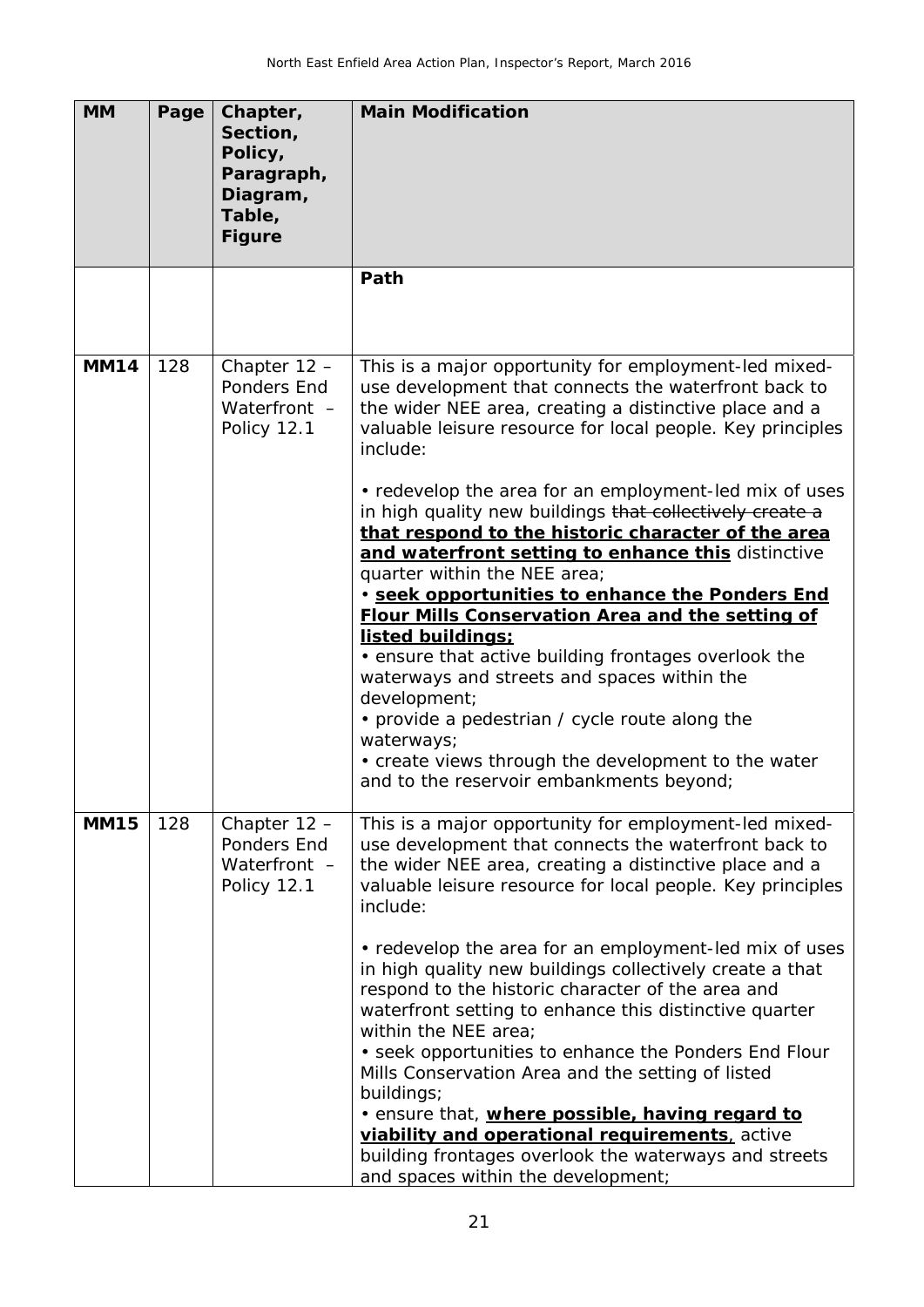| <b>MM</b>   | Page | Chapter,<br>Section,<br>Policy,<br>Paragraph,<br>Diagram,<br>Table,<br><b>Figure</b> | <b>Main Modification</b>                                                                                                                                                                                                                                                                                                                                                                                                                                                                                                                                                                                                                                                                                                                                                             |
|-------------|------|--------------------------------------------------------------------------------------|--------------------------------------------------------------------------------------------------------------------------------------------------------------------------------------------------------------------------------------------------------------------------------------------------------------------------------------------------------------------------------------------------------------------------------------------------------------------------------------------------------------------------------------------------------------------------------------------------------------------------------------------------------------------------------------------------------------------------------------------------------------------------------------|
|             |      |                                                                                      | • provide a pedestrian / cycle route along the<br>waterways;<br>• create views through the development to the water<br>and to the reservoir embankments beyond;                                                                                                                                                                                                                                                                                                                                                                                                                                                                                                                                                                                                                      |
| <b>MM16</b> | 128  | Chapter $12 -$<br>Ponders End<br>Waterfront -<br>Figure<br>12.2/Key                  | <b>Illustrative</b> Active Building Frontages<br><b>Key Illustrative</b> Views Protected and Enhanced<br>New extension to existing key route <b>(Alignment is</b><br>illustrative)                                                                                                                                                                                                                                                                                                                                                                                                                                                                                                                                                                                                   |
| <b>MM17</b> | 136  | Chapter 14 -<br>Enfield Wash<br>Local Centre<br>Policy 14.2                          | Policy 14.2: Redevelopment of Co-operative Site<br>The redevelopment of the Co-operative store and - if<br>possible - adjoining land for mixed-use, retail-led<br>development will be supported. Any redevelopment<br>should:<br>create a strong, positive <b>A1</b> retail frontage to<br>$\bullet$<br>Hertford Road;<br>incorporate a range of other uses, which<br>may include residential, offices and<br>community uses;<br>design the corner at Unity Road / Hertford Road<br>to act as a distinctive gateway feature to Enfield<br>Wash from the north;<br>relate the new development sensitively to<br>$\bullet$<br>existing residential dwellings on Unity Road and<br>on the recently developed Dairy Close site to the<br>west; and<br>incorporate shoppers' car parking. |
| <b>MM18</b> | 149  | Chapter 18 -<br>Enfield Lock<br>Conservation<br>Area<br>Para 18.1.3                  | 18.1.3 Figure 18.1 overleaf sets out the key issues<br>affecting the Conservation Area and these include:<br>• the strong linear form of the Lee Navigation and<br>the listed terrace known as Government Row<br>form one of the most memorable parts of the<br>Conservation Area;<br>• the lock itself forms the heart of the area.<br>However, the derelict Rifles public house nearby<br>detracts from the area. The site has planning<br>permission for redevelopment as residential;<br>• the area is subject to the risk of flooding.                                                                                                                                                                                                                                          |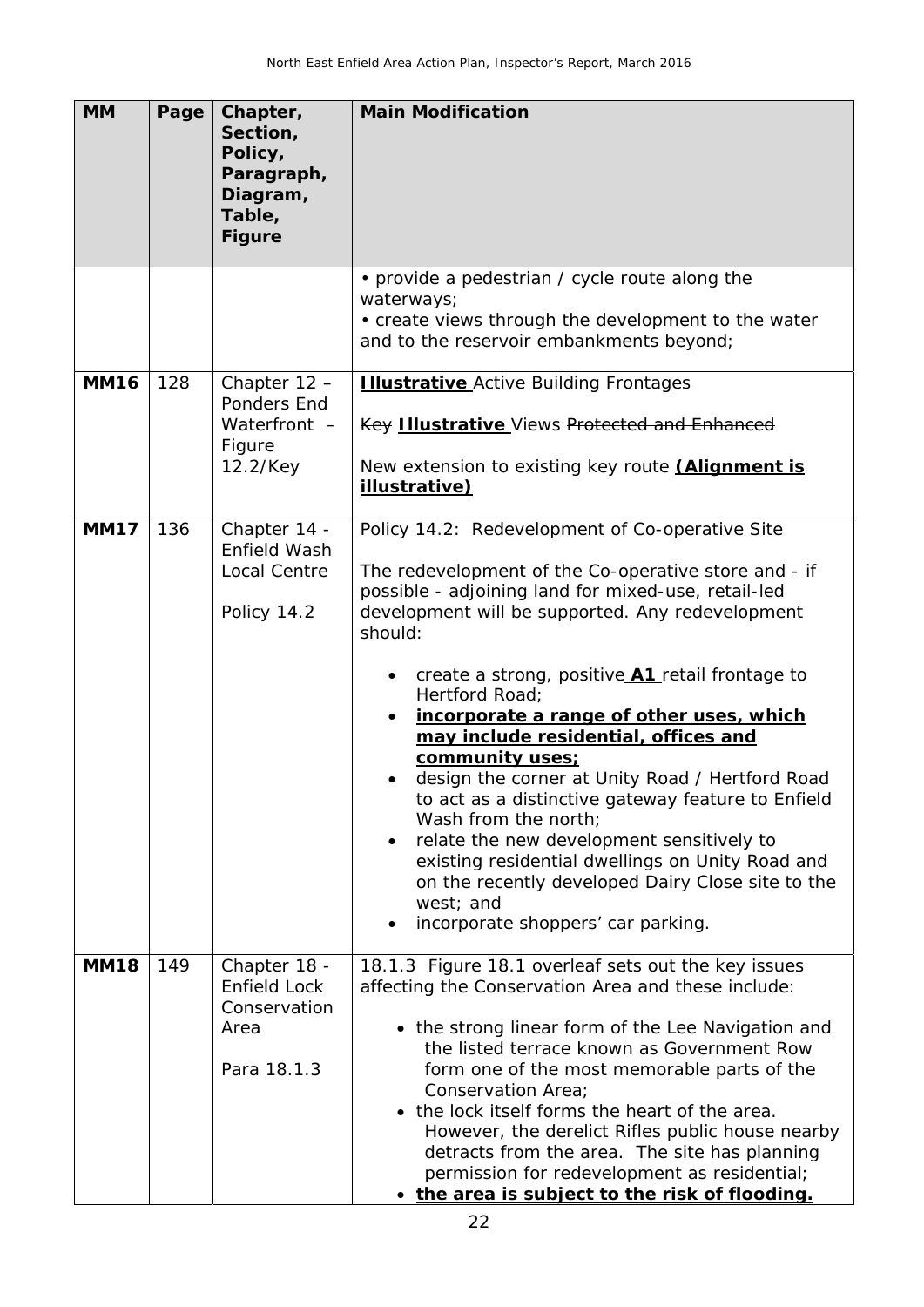| <b>MM</b>   | Page | Chapter,<br>Section,<br>Policy,<br>Paragraph,<br>Diagram,<br>Table,<br><b>Figure</b> | <b>Main Modification</b>                                                                                                                                                                                                                                                                                                                                                                                                                                                                                                                                                                                  |
|-------------|------|--------------------------------------------------------------------------------------|-----------------------------------------------------------------------------------------------------------------------------------------------------------------------------------------------------------------------------------------------------------------------------------------------------------------------------------------------------------------------------------------------------------------------------------------------------------------------------------------------------------------------------------------------------------------------------------------------------------|
|             |      |                                                                                      | Any future development will need to<br>address the flood risk in line with higher<br>level policy requirements:<br>• the pedestrian / cycle route                                                                                                                                                                                                                                                                                                                                                                                                                                                         |
| <b>MM19</b> | 150  | Chapter 18 -<br>Enfield Lock<br>Conservation<br>Area<br>Fig 18.1                     | Add flood risk area to plan and add to key.                                                                                                                                                                                                                                                                                                                                                                                                                                                                                                                                                               |
| <b>MM20</b> | 153  | Chapter 19 -<br><b>Brimsdown</b><br><b>Station Area</b><br>Section 19.1              | 19.1.4 Buildings to the east of the railway line are<br>principally large industrial buildings that do not relate<br>well to the street, being setback at odd angles and<br>having blank frontages. The junction to Mollison<br>Avenue is particularly weak, with low quality buildings<br>set well back.<br>19.1.5 Land to the east of the railway line is at<br>risk of flooding. Any future development will<br>need to address the flood risk in line with higher<br>level policy requirements.<br>19.1.6 If the proposed West Anglia Mainline<br>Enhancements<br>19.1.7 The policies in this chapter |
| <b>MM21</b> | 154  | Chapter 19 -<br><b>Brimsdown</b><br><b>Station Area</b><br>Figure 19.1               | Add flood risk area to plan and add to key.                                                                                                                                                                                                                                                                                                                                                                                                                                                                                                                                                               |
| <b>MM22</b> | 185  | Glossary -<br>NGAP/NGAR                                                              | NGAP - Northern Gateway Access Package<br><b>NGAP will coordinate transport improvements</b><br>across North East Enfield as a whole with the<br><u>aims of:</u><br>improving connectivity by all modes for existing<br>businesses and residents;<br>. enhancing Brimsdown and other parts of North<br><b>East Enfield as a place to do business;</b><br>addressing existing transport impacts, including<br>severance, congestion and poor air quality; and                                                                                                                                              |